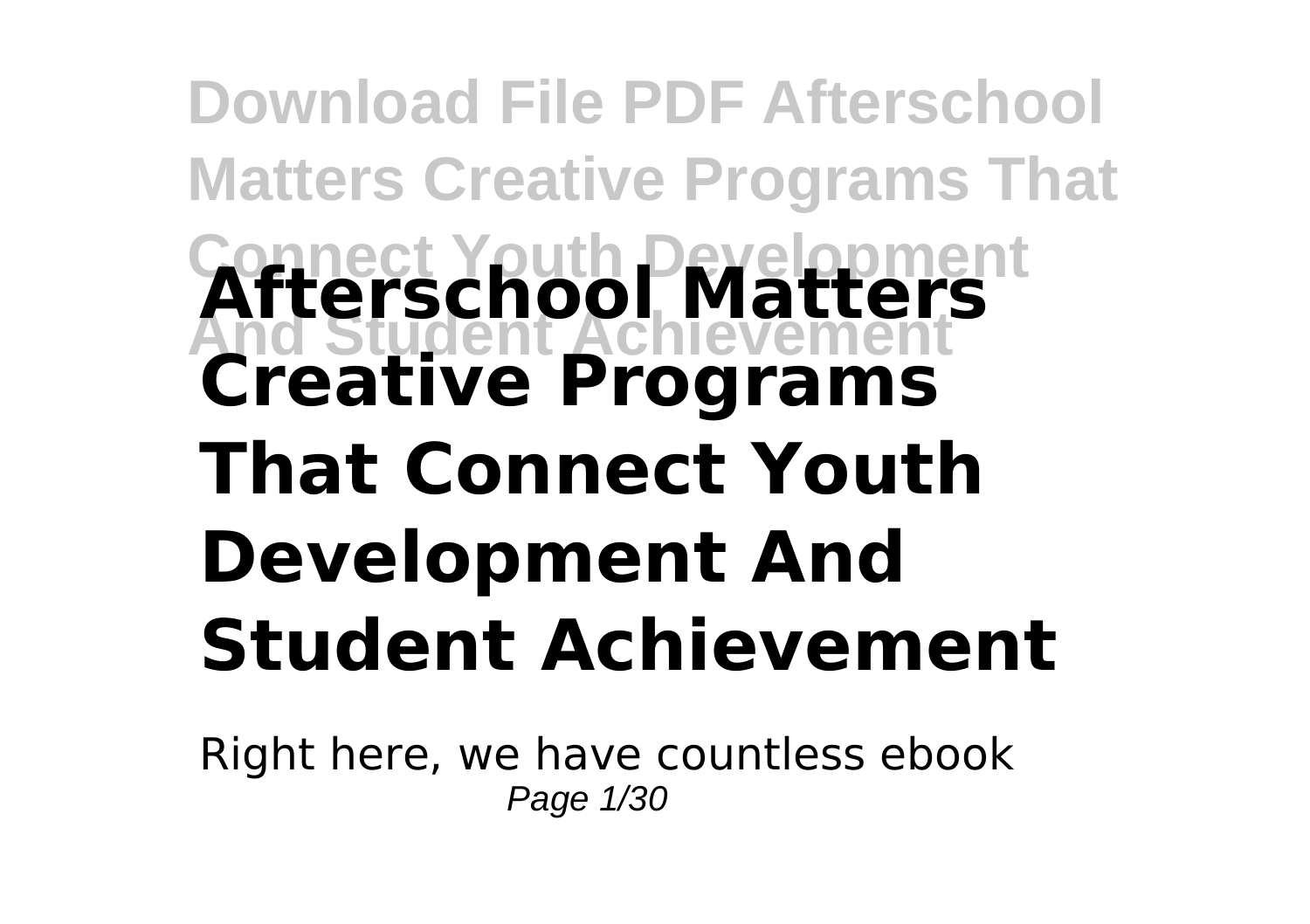**Download File PDF Afterschool Matters Creative Programs That** *<u>afterschool matters creativement</u>* **programs that connect youth t development and student achievement** and collections to check out. We additionally come up with the money for variant types and in addition to type of the books to browse. The within acceptable limits book, fiction, history, novel, scientific research, as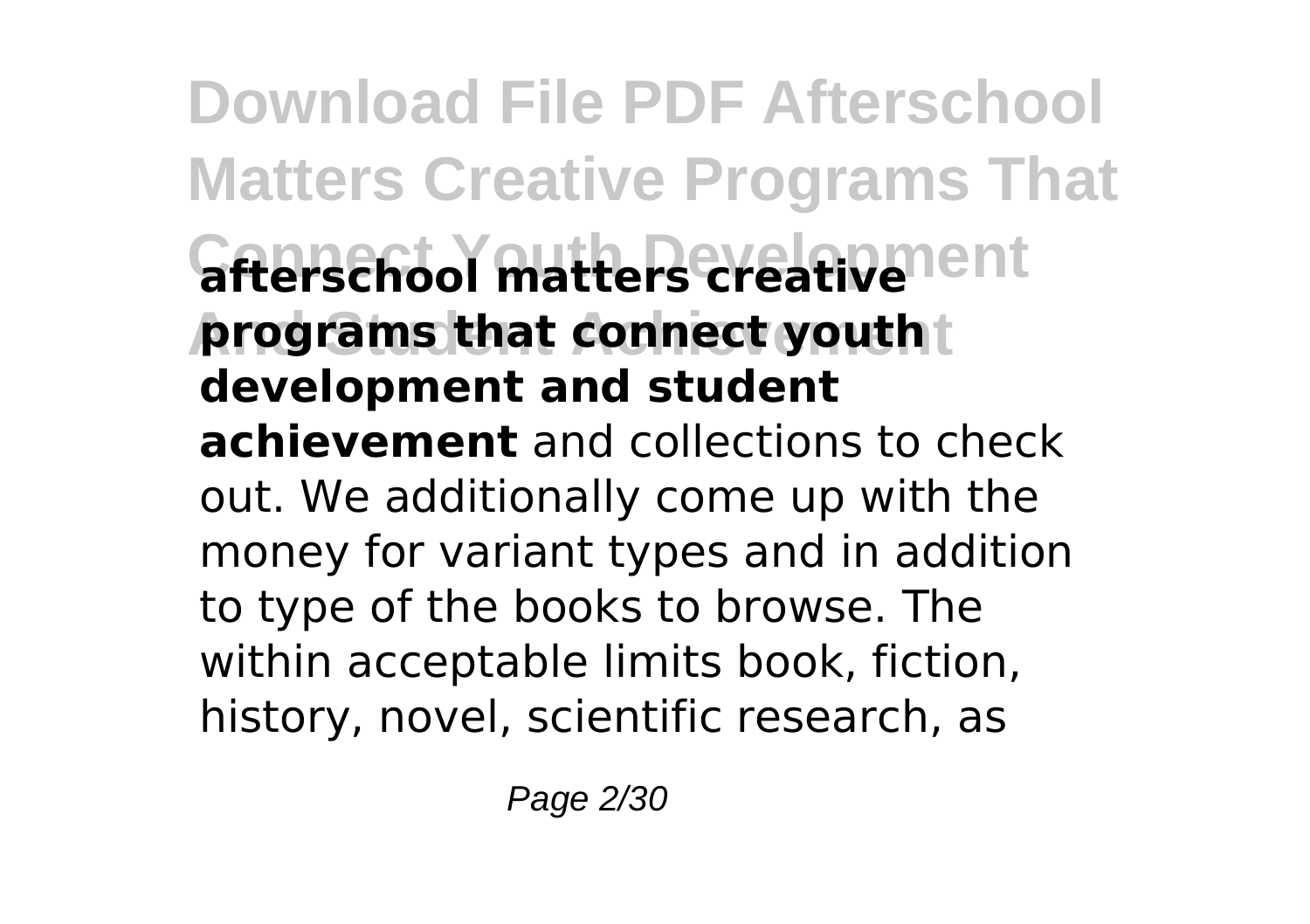**Download File PDF Afterschool Matters Creative Programs That** skillfully as various supplementary sorts of books are readily clear here. nt

As this afterschool matters creative programs that connect youth development and student achievement, it ends up swine one of the favored books afterschool matters creative programs that connect youth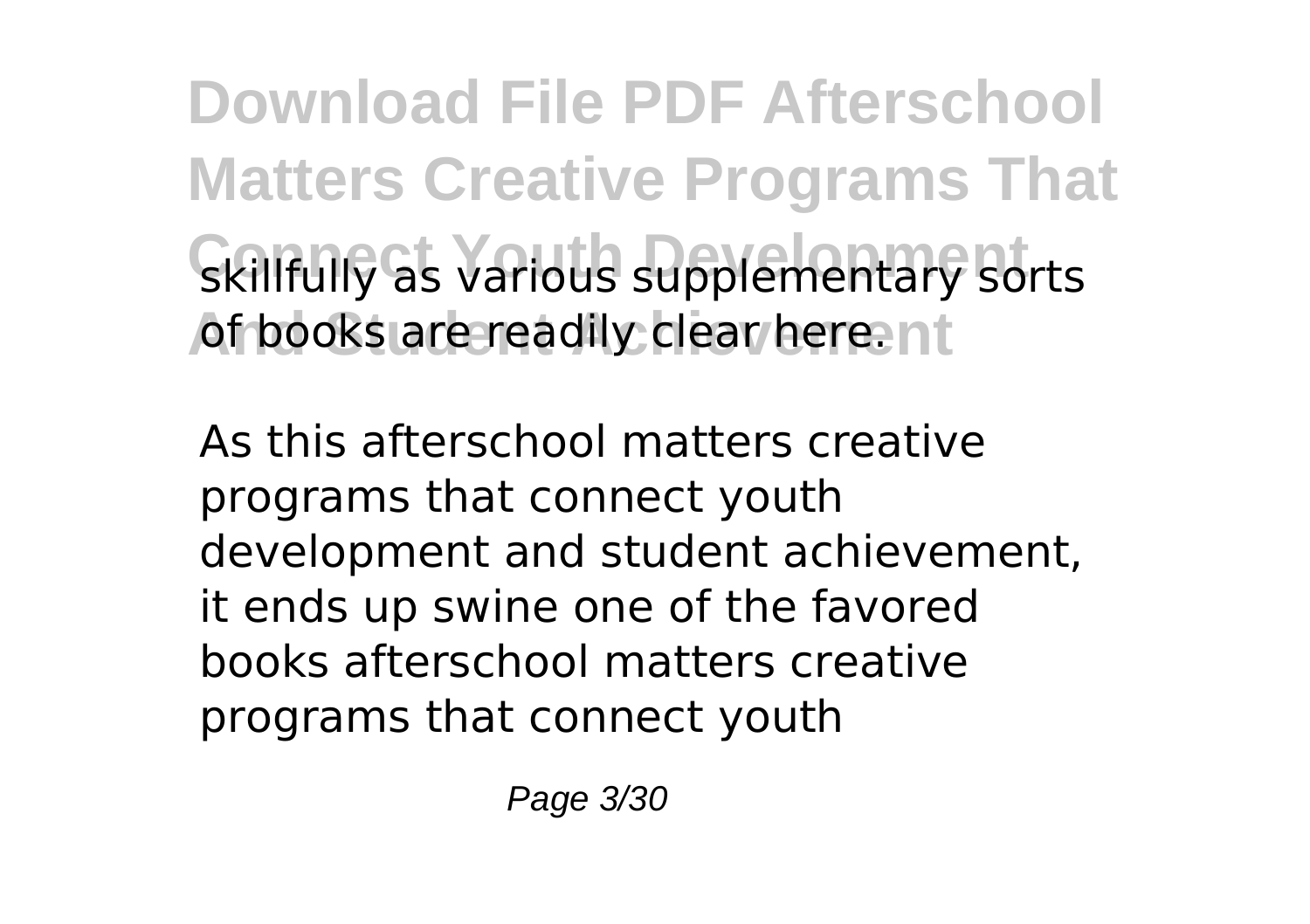**Download File PDF Afterschool Matters Creative Programs That** development and student achievement collections that we have. This is why you remain in the best website to look the incredible ebook to have.

In some cases, you may also find free books that are not public domain. Not all free books are copyright free. There are other reasons publishers may choose to

Page 4/30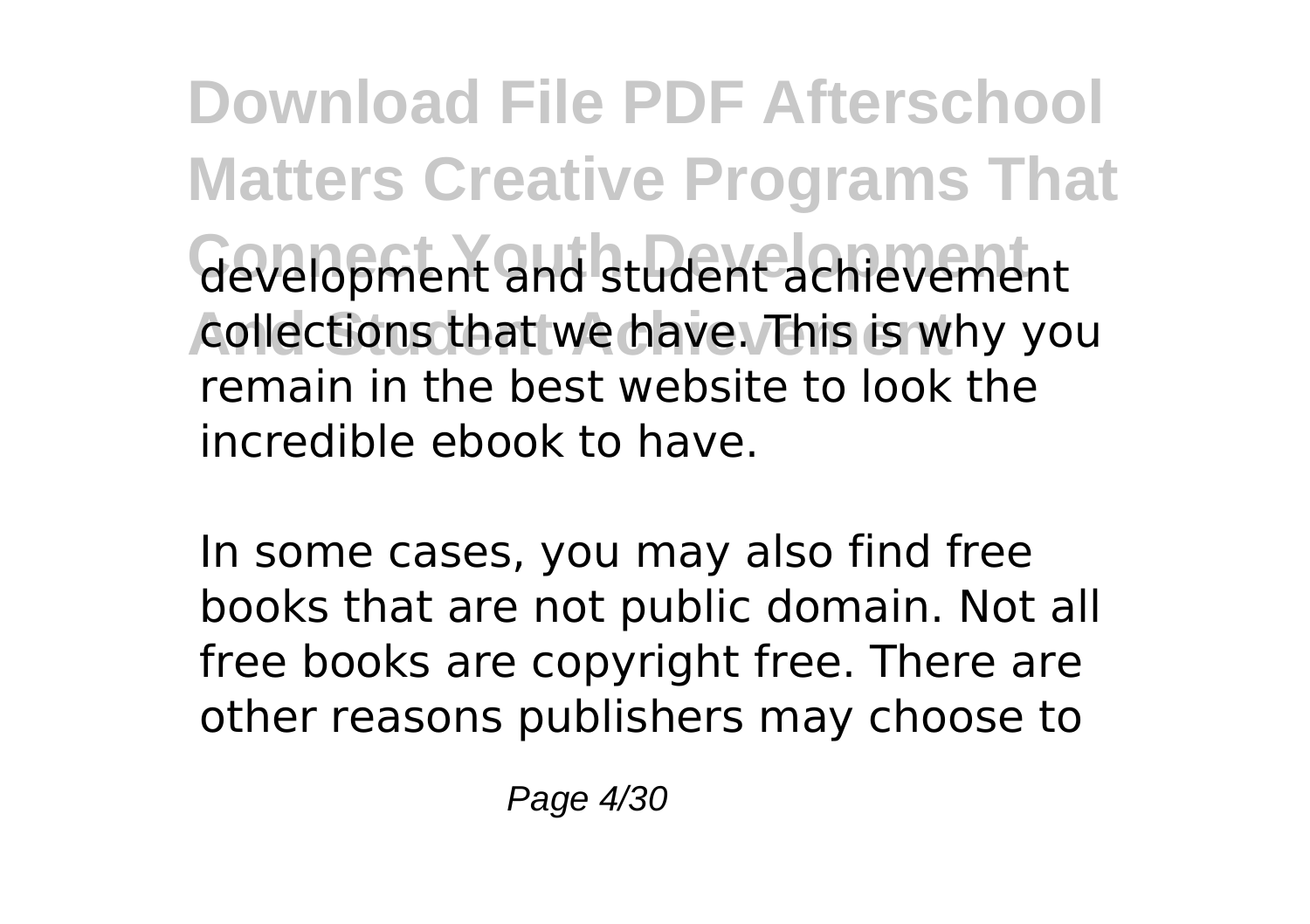**Download File PDF Afterschool Matters Creative Programs That** make a book free, such as for a nent promotion or because the ement author/publisher just wants to get the information in front of an audience. Here's how to find free books (both public domain and otherwise) through Google Books.

#### **Afterschool Matters Creative**

Page 5/30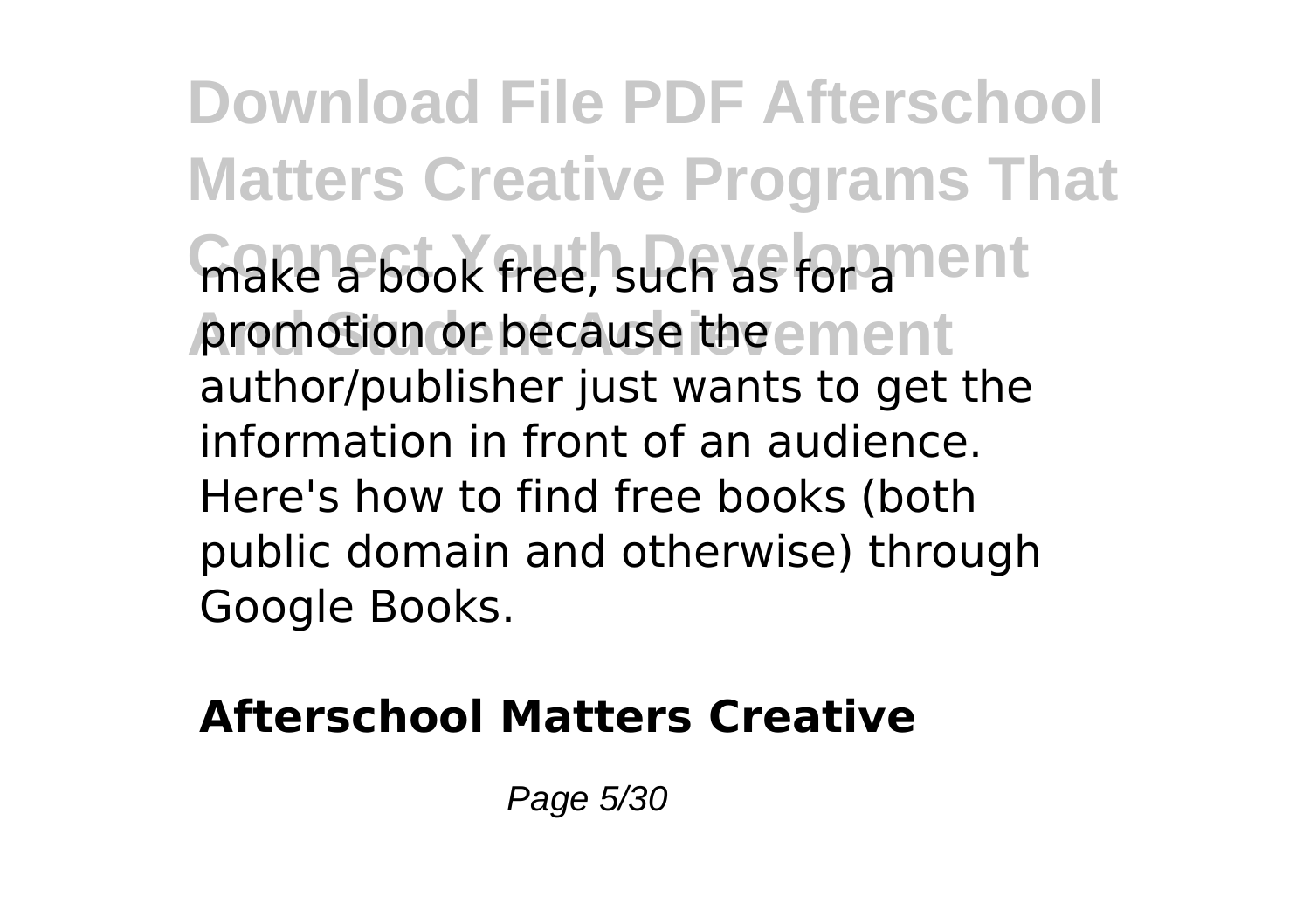**Download File PDF Afterschool Matters Creative Programs That Programs Thath Development** After School Matters launches hundreds of summer programs for Chicago teens. July 15, 2020. Watch Melissa Mister, After School Matters chief program officer, talks about our summer programming on remote platforms!

## **After School Matters | Chicago Teen**

Page 6/30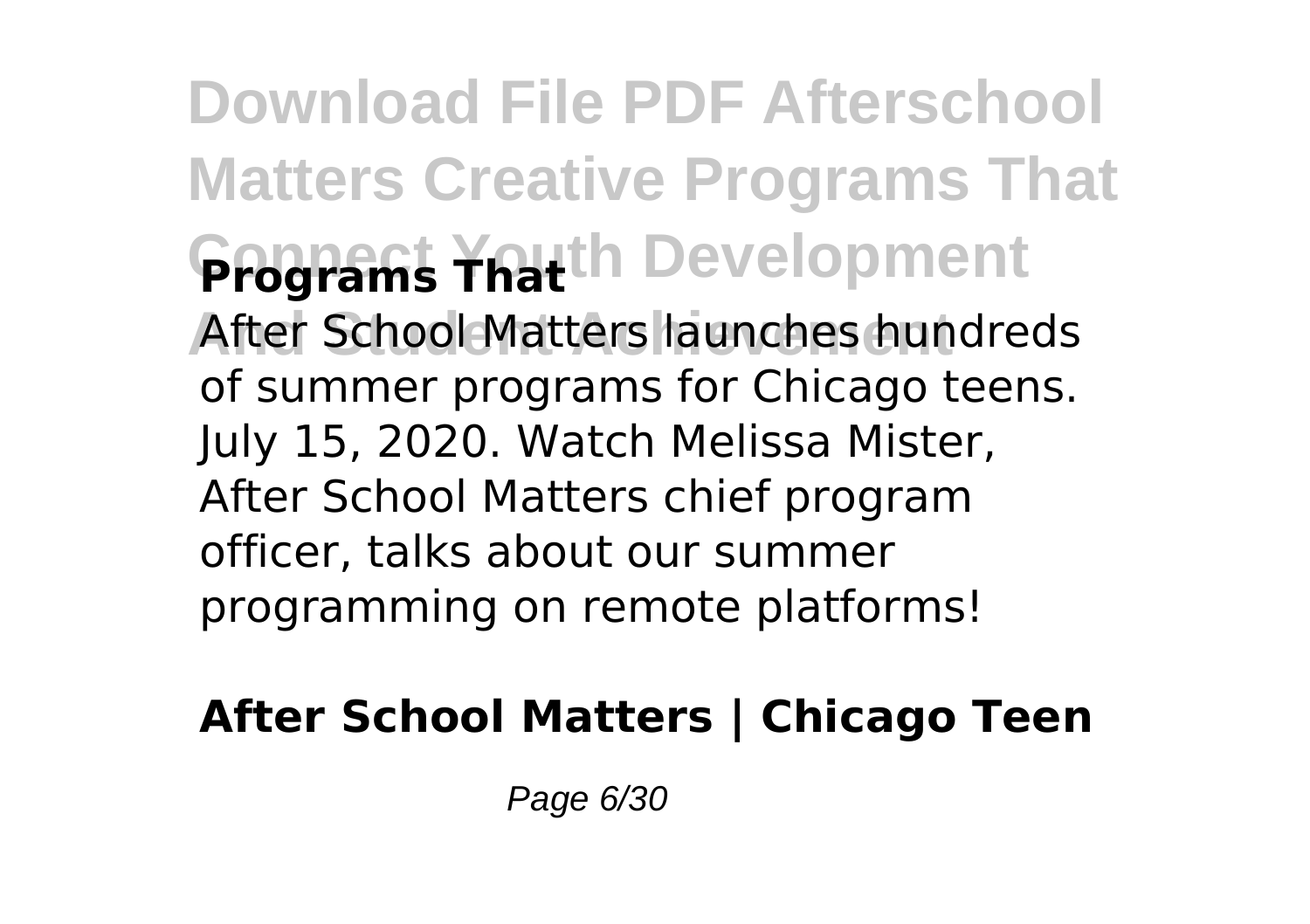**Download File PDF Afterschool Matters Creative Programs That Frograms** Youth Development Afterschool Matters: Creative Programs That Connect Youth Development and Student Achievement 1st Edition. Afterschool Matters: Creative Programs That Connect Youth Development and Student Achievement. 1st Edition. by Sara L. Hill (Editor) ISBN-13: 978-1412941242. ISBN-10: 1412941245.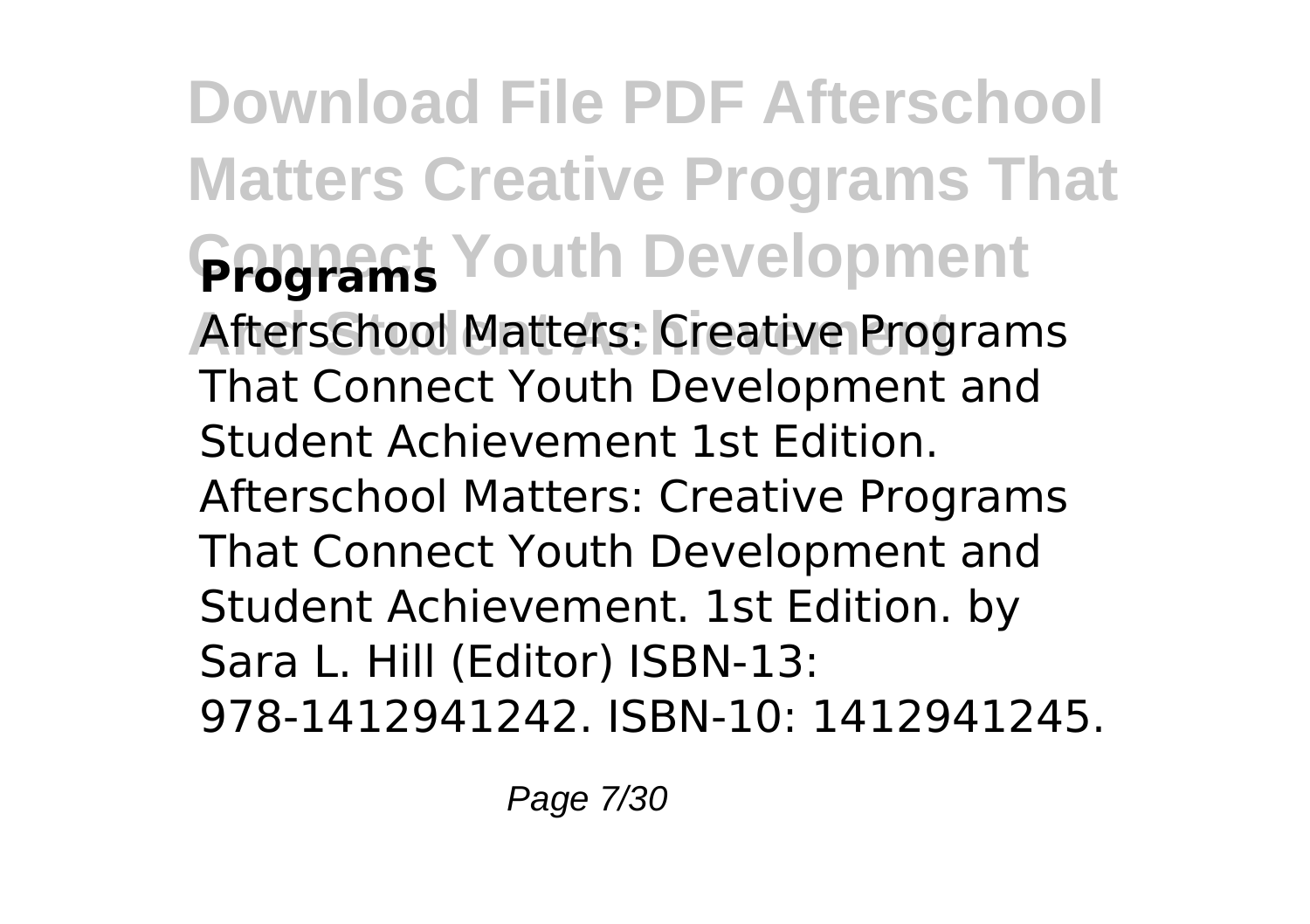**Download File PDF Afterschool Matters Creative Programs That Connect Youth Development**

# **And Student Achievement Amazon.com: Afterschool Matters: Creative Programs That ...**

Programs. Our programs will give you a hands-on experience with projects while working alongside skilled professionals who will help you develop job skills and expose you to rewarding careers. When you participate in an After School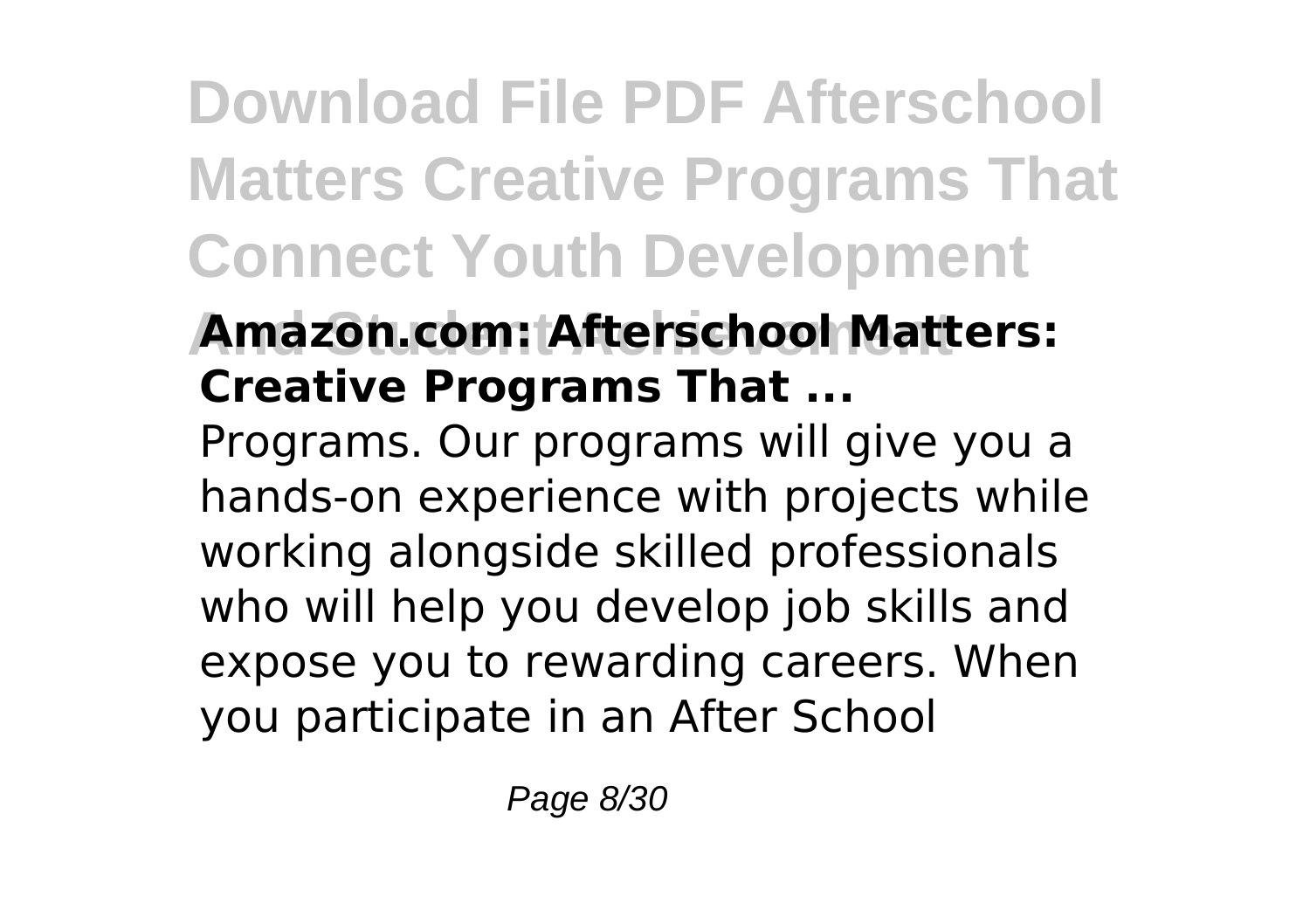**Download File PDF Afterschool Matters Creative Programs That** Matters program, you can increase your confidence, build skills and professional values like excellence, leadership, teamwork, respect, commitment and innovation.

#### **Programs | After School Matters** Throughout the U.S., thousands of creativity-based out-of-school time (OST)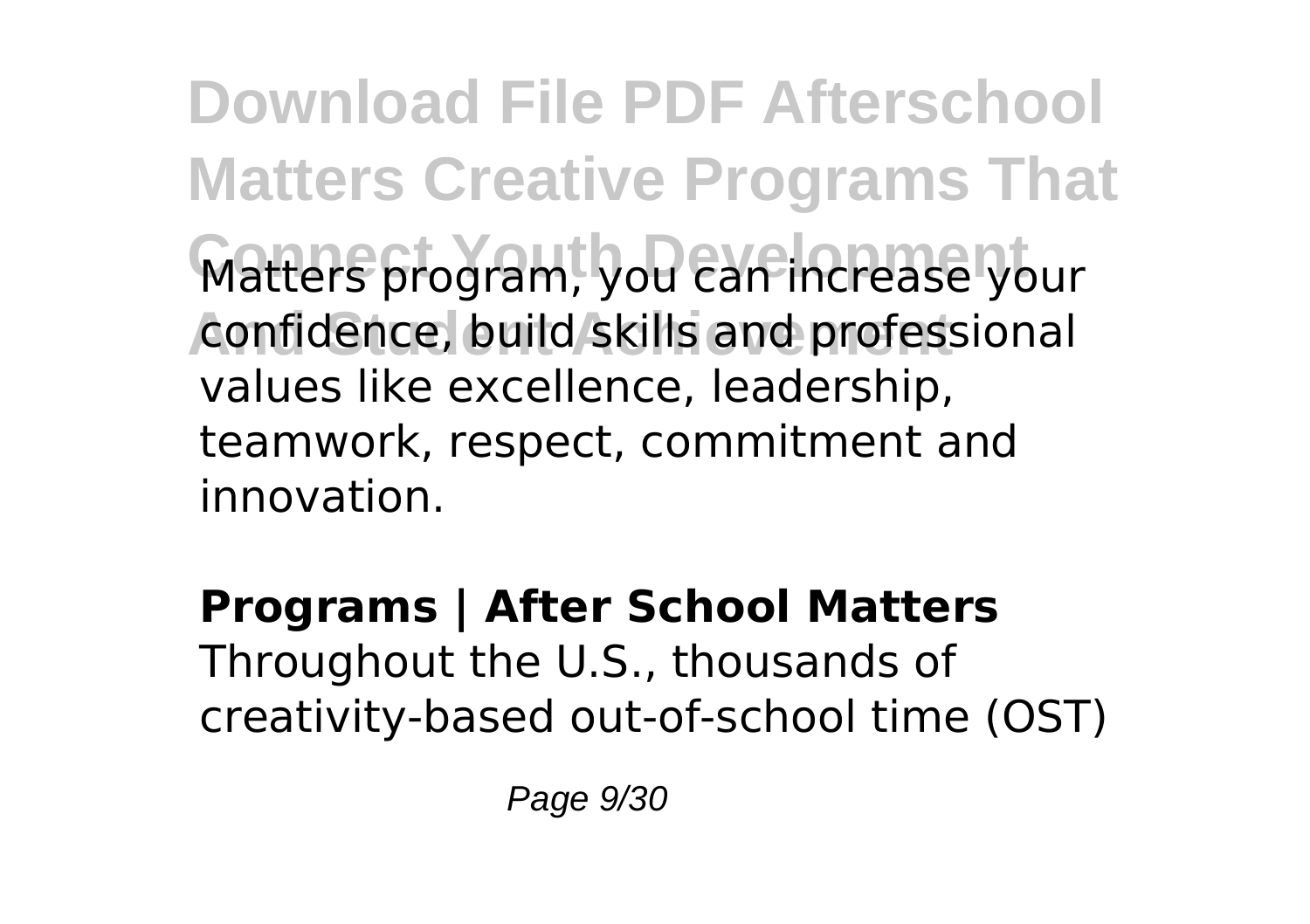**Download File PDF Afterschool Matters Creative Programs That** programs combine principles of positive **And Student Achievement** youth development with immersion in the creative process. Many of these programs refer to their work as creative youth development or CYD. According to the Creative Youth Development National Partnership (Montgomery, 2019)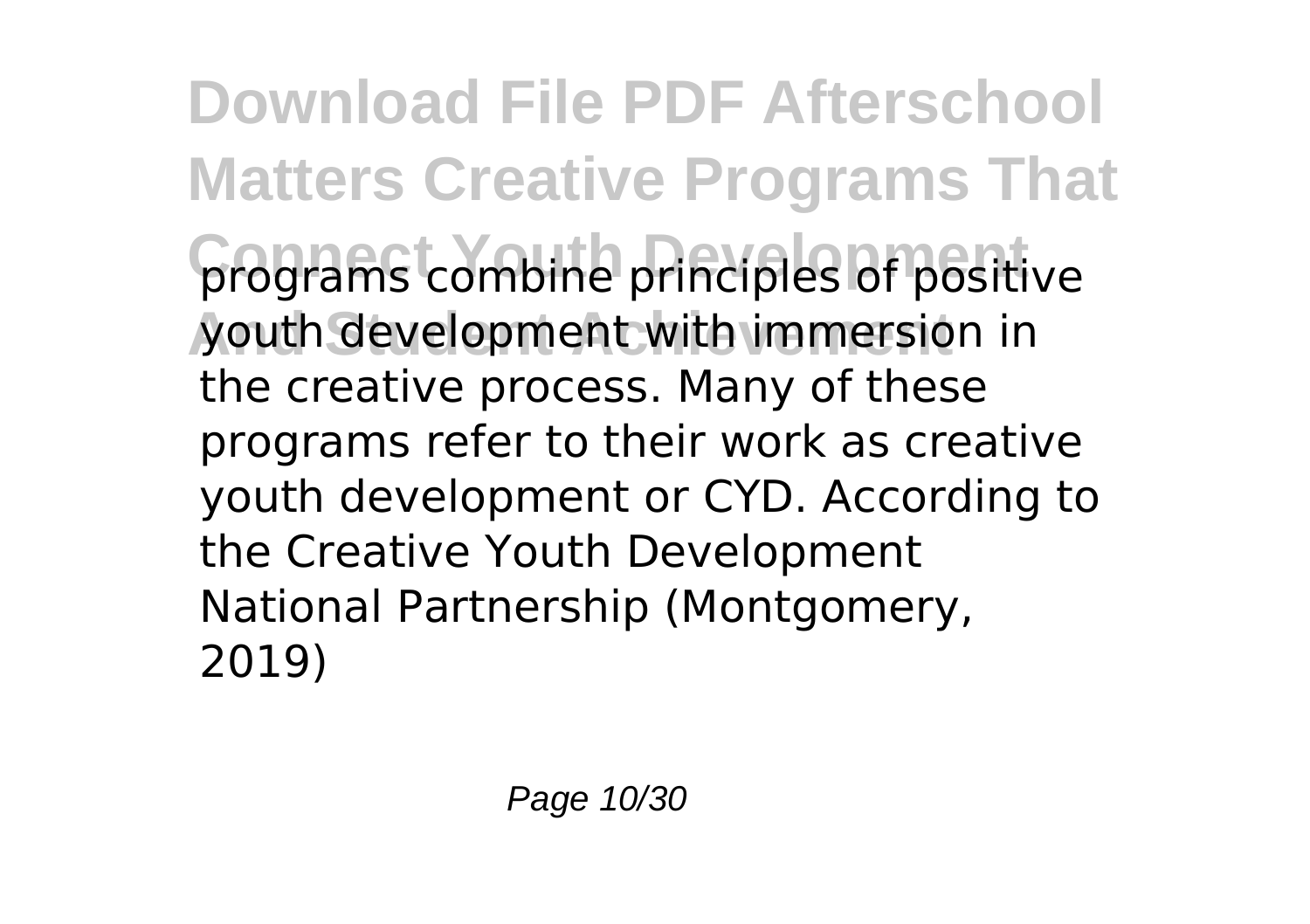**Download File PDF Afterschool Matters Creative Programs That Afterschool Matters | Trends in**nt **And Student Achievement Creative Youth Development ...** Afterschool Matters: Creative Programs That Connect Youth Development and Student Achievement / Edition 1 available in Hardcover, Paperback, NOOK Book. ... Afterschool programs also have to have an element of FUN. "Paul Young "There is a good balance of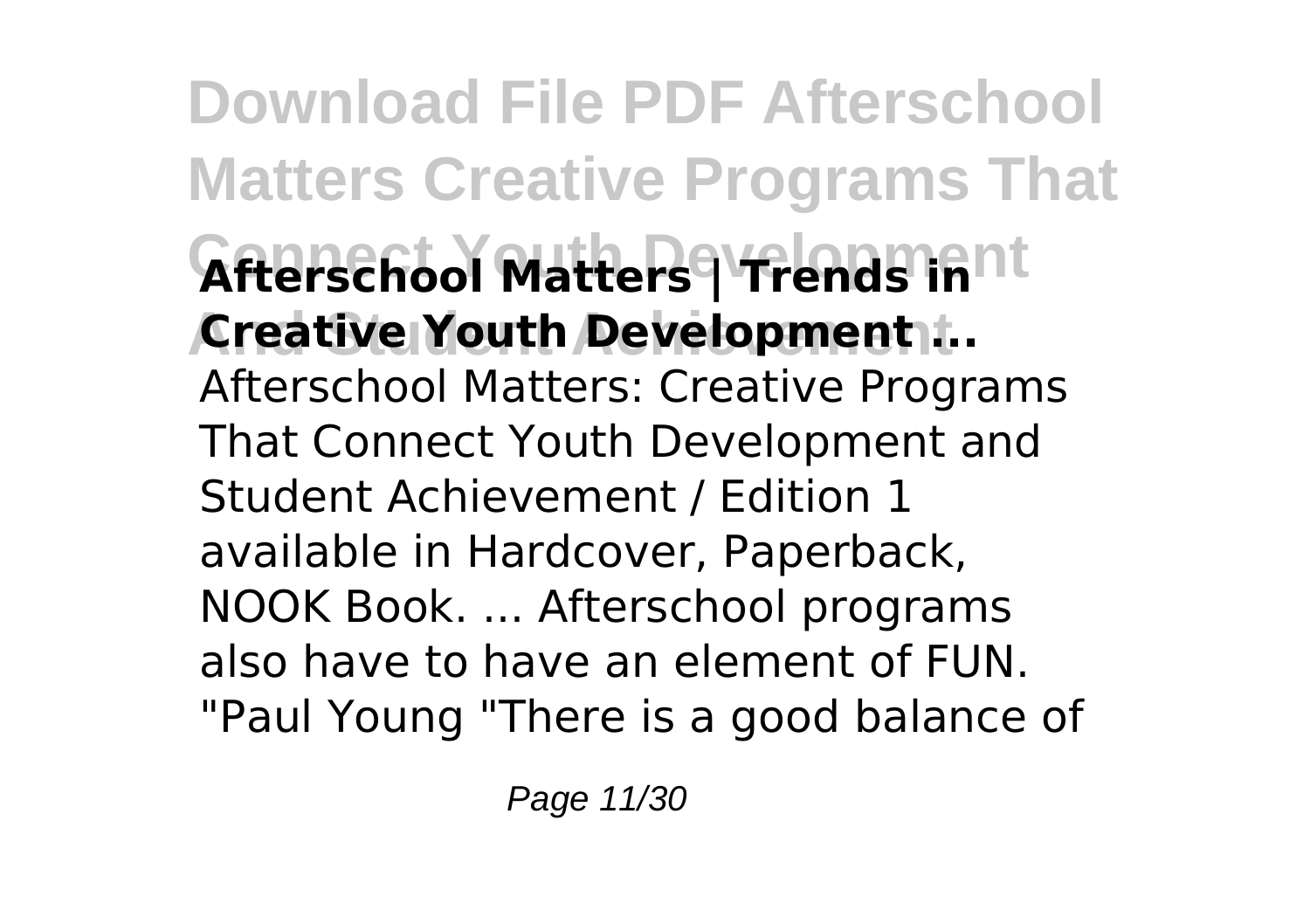**Download File PDF Afterschool Matters Creative Programs That Content across the curriculum. Students** who participated in these programs clearly learned a ...

#### **Afterschool Matters: Creative Programs That Connect Youth ...**

4 Afterschool Matters, 31 Spring 2020 Summit on Creative Youth Development, 2014), which shares a vision for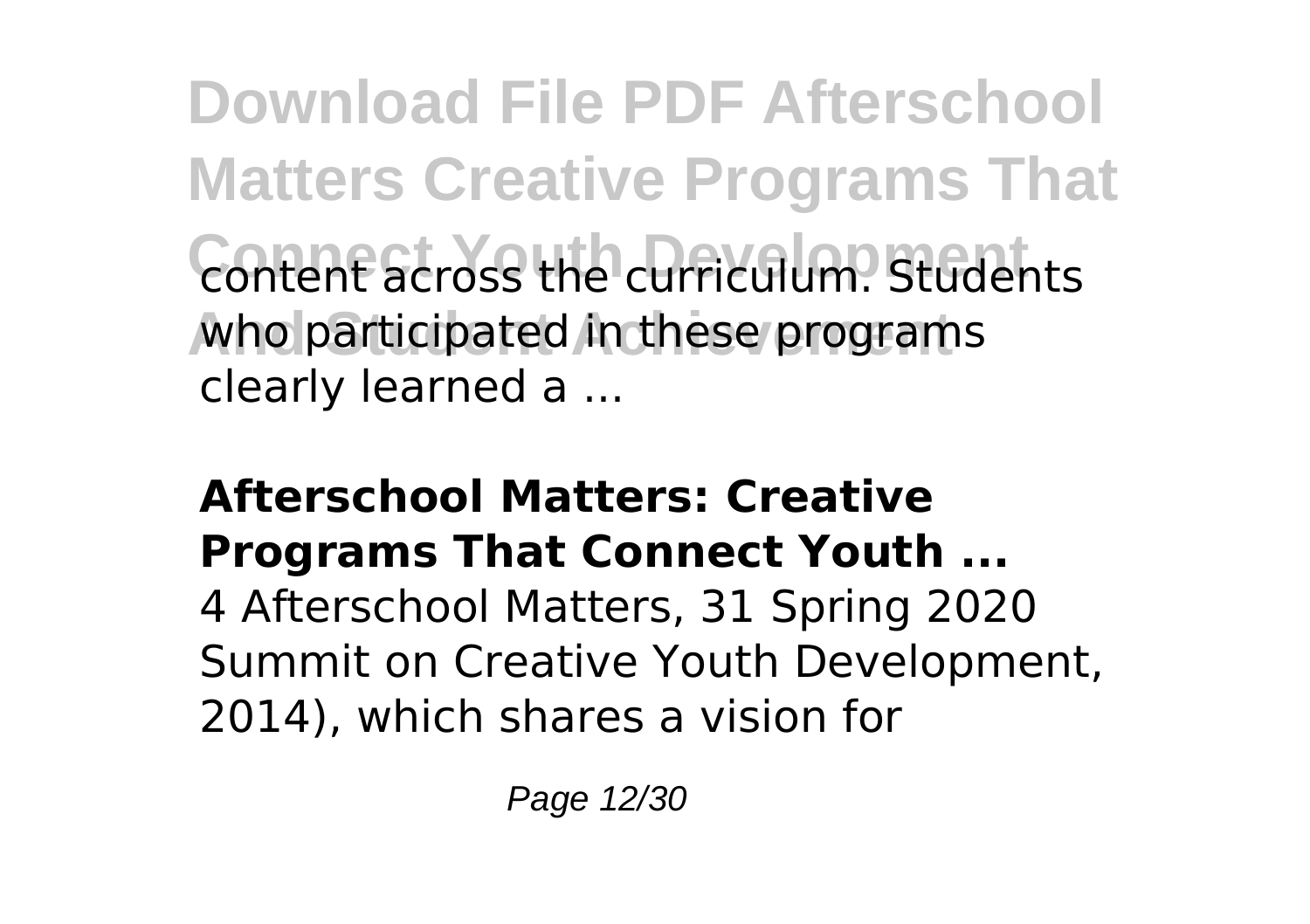**Download File PDF Afterschool Matters Creative Programs That** providing young people with access to **And Student Achievement** high-quality CYD programs and identifies strategic priorities to achieve this vision. Another outgrowth of the Summit was the 2014 formation of the Creative

#### **Trends in Creative Youth Development Programs**

Find Programs Below is a listing of After

Page 13/30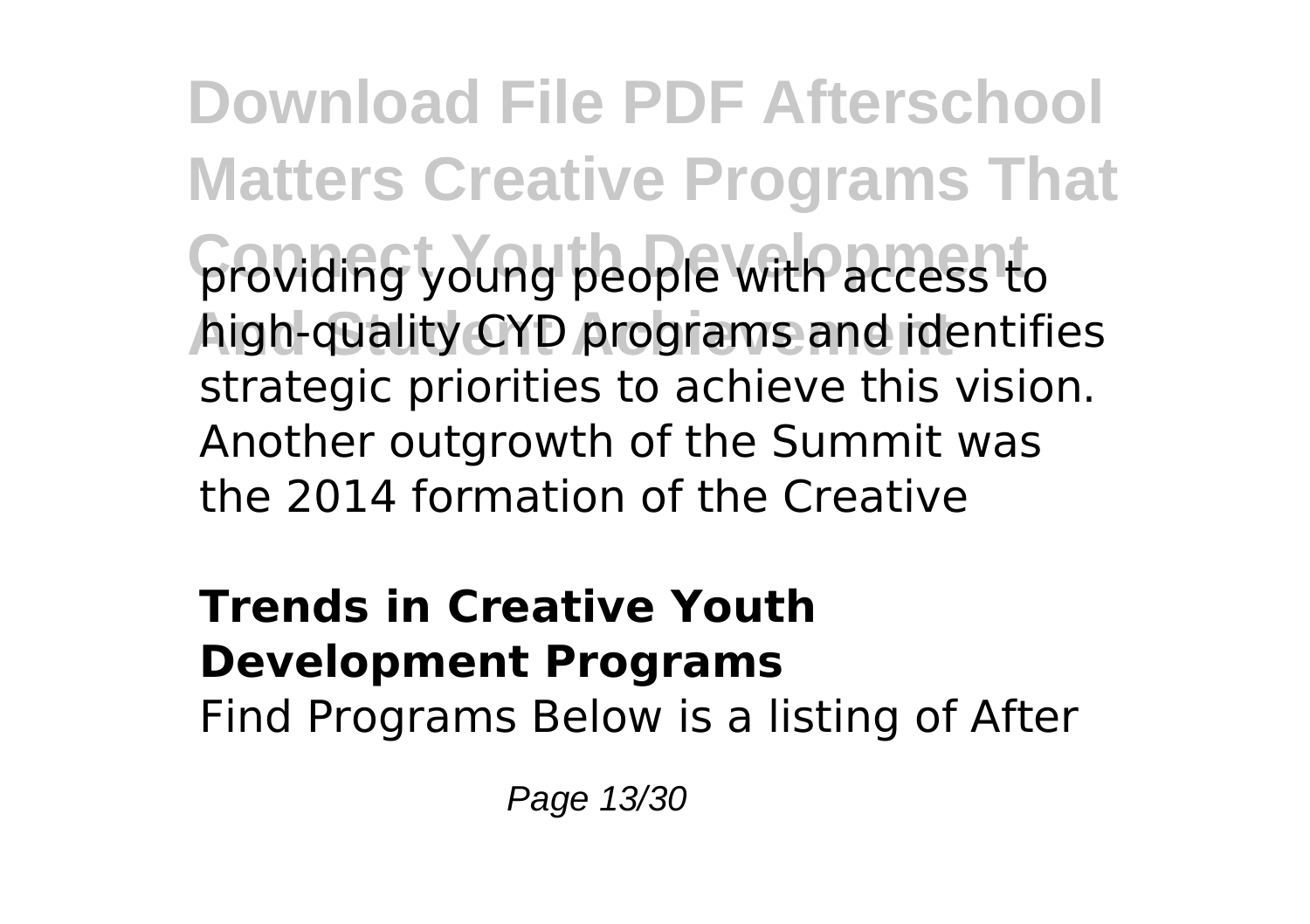**Download File PDF Afterschool Matters Creative Programs That** School Matters programs that are<sup>ent</sup> currently available. Use the map and click on the location pins to learn more about these programs. To narrow down your program options or find a specific program, use the Search tool below.

## **After School Matters Online Application**

Page 14/30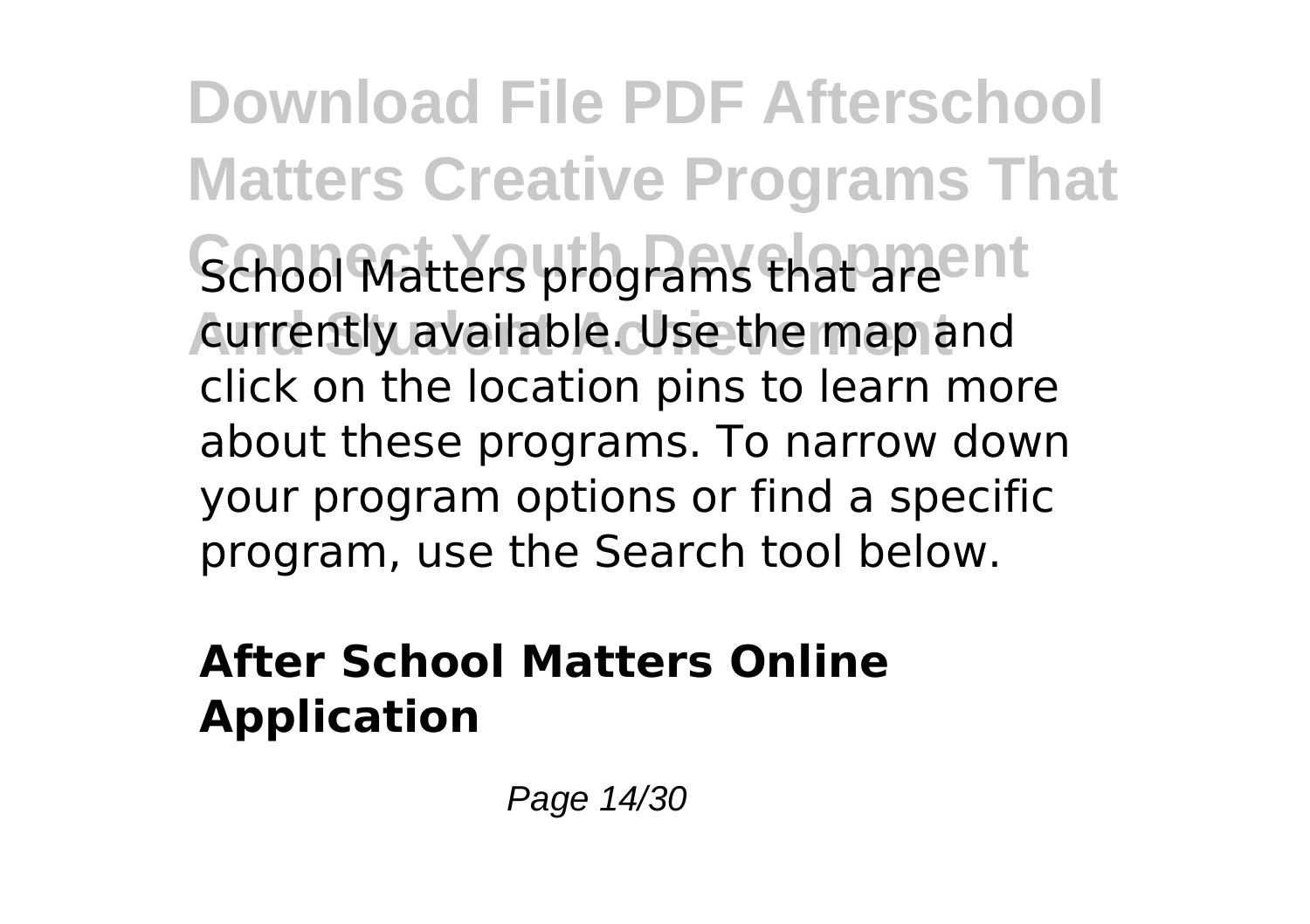**Download File PDF Afterschool Matters Creative Programs That** If you're worried about the dearth of arts **Aducation at your school, maybe an** after-school program in that area will fill the gap for your child. Many school programs offer arts courses such as painting. Area businesses, such as clay studios, might also offer classes.

#### **10 Creative After-school Programs**

Page 15/30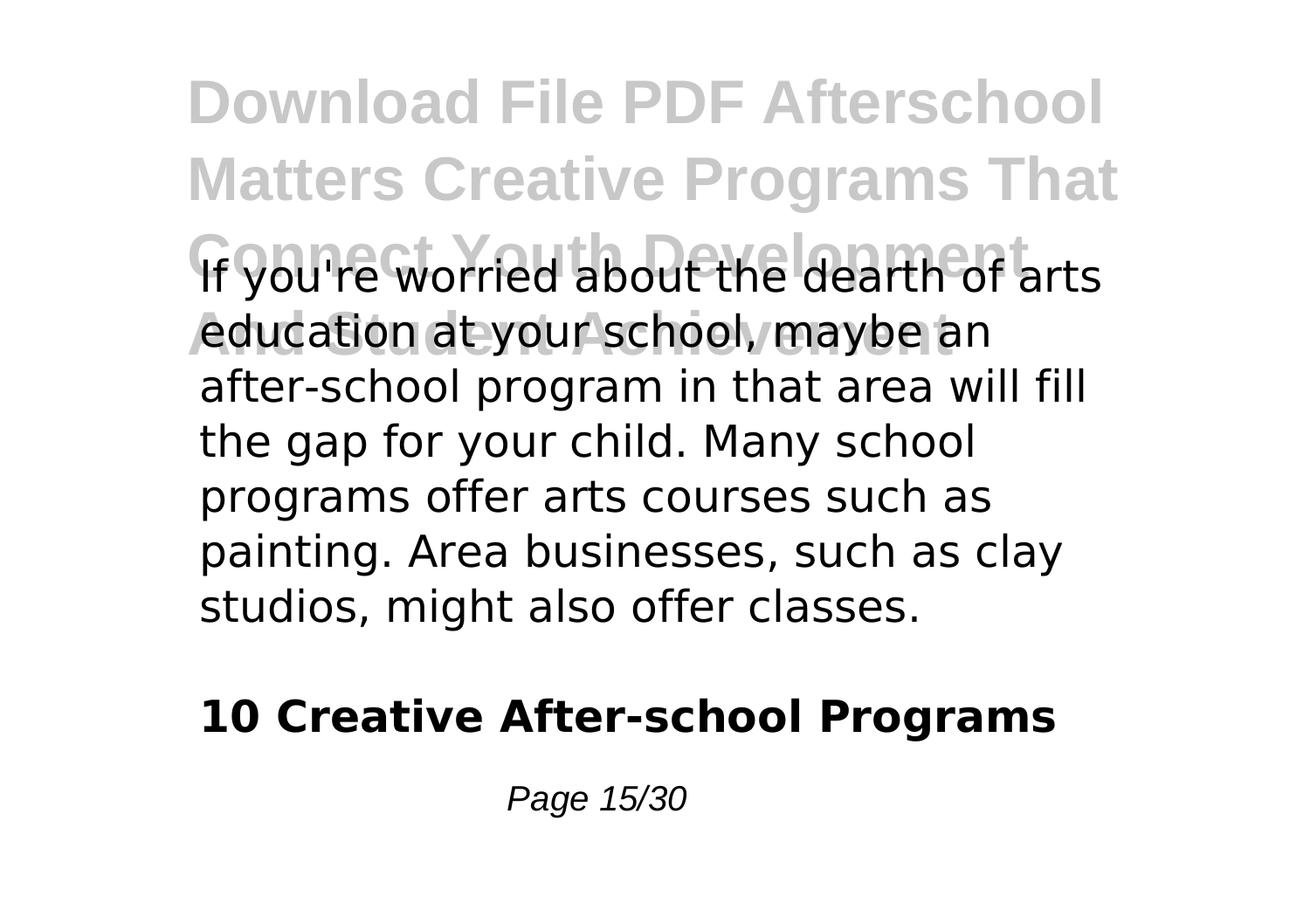**Download File PDF Afterschool Matters Creative Programs That** for Kids | HowStuffWorks pment After School Creative Arts Programs for Special Needs After School Hub Success Stories After School Matters Afterschool Alliance of America Afterschool Universe Alphabet Kids Alphabetz Angry Gorillas Artrageous Minds Babes n' Tots Bricks 4 Kidz Bright Eyes Childcare Bright Horizons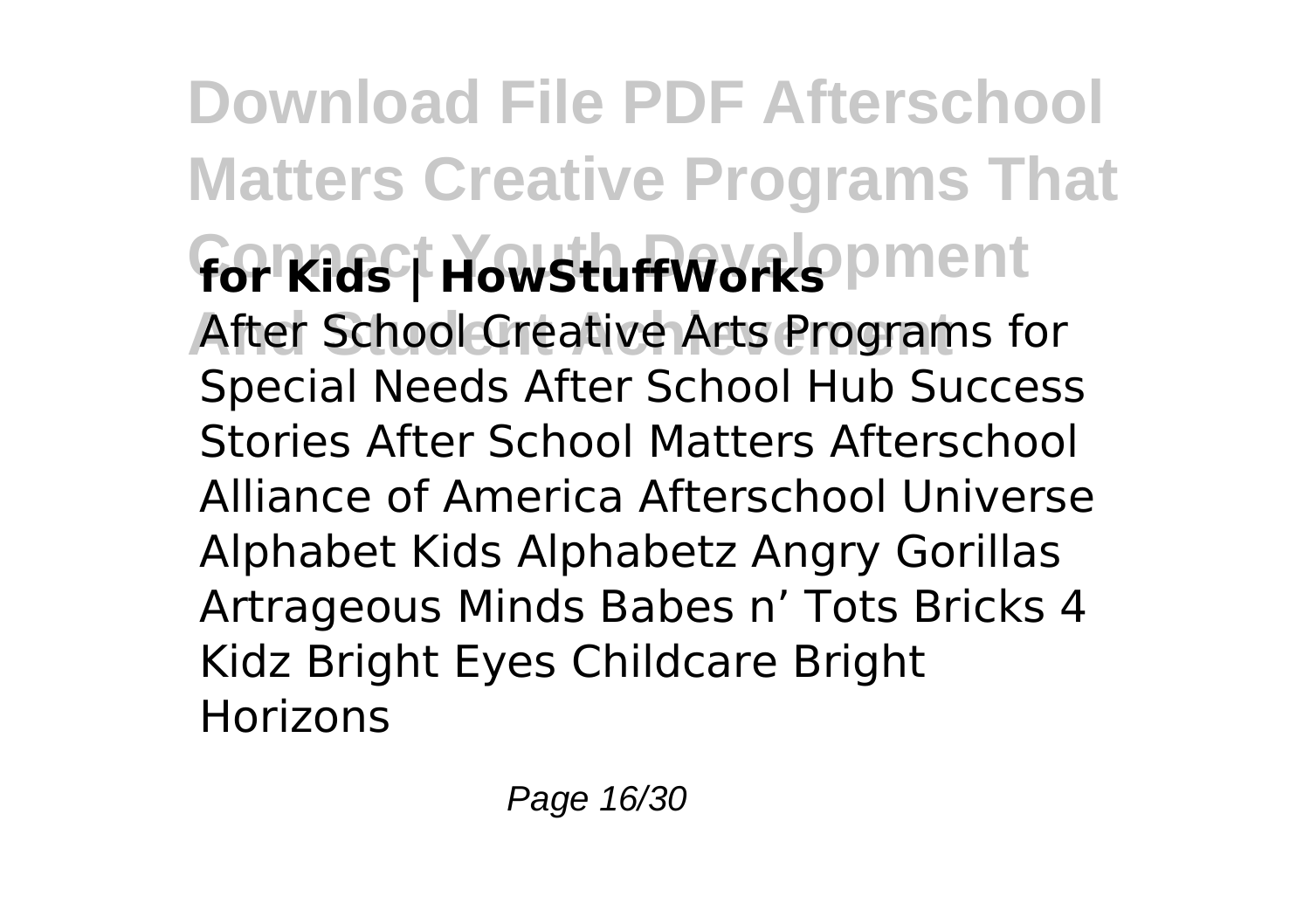**Download File PDF Afterschool Matters Creative Programs That Connect Youth Development**

# **And Student Achievement 101 Best After School Program Names of All-Time ...**

Afterschool programs are at the cutting edge of combining education and youth development, creating programs that children want to attend — where handson, fun creative learning is the norm....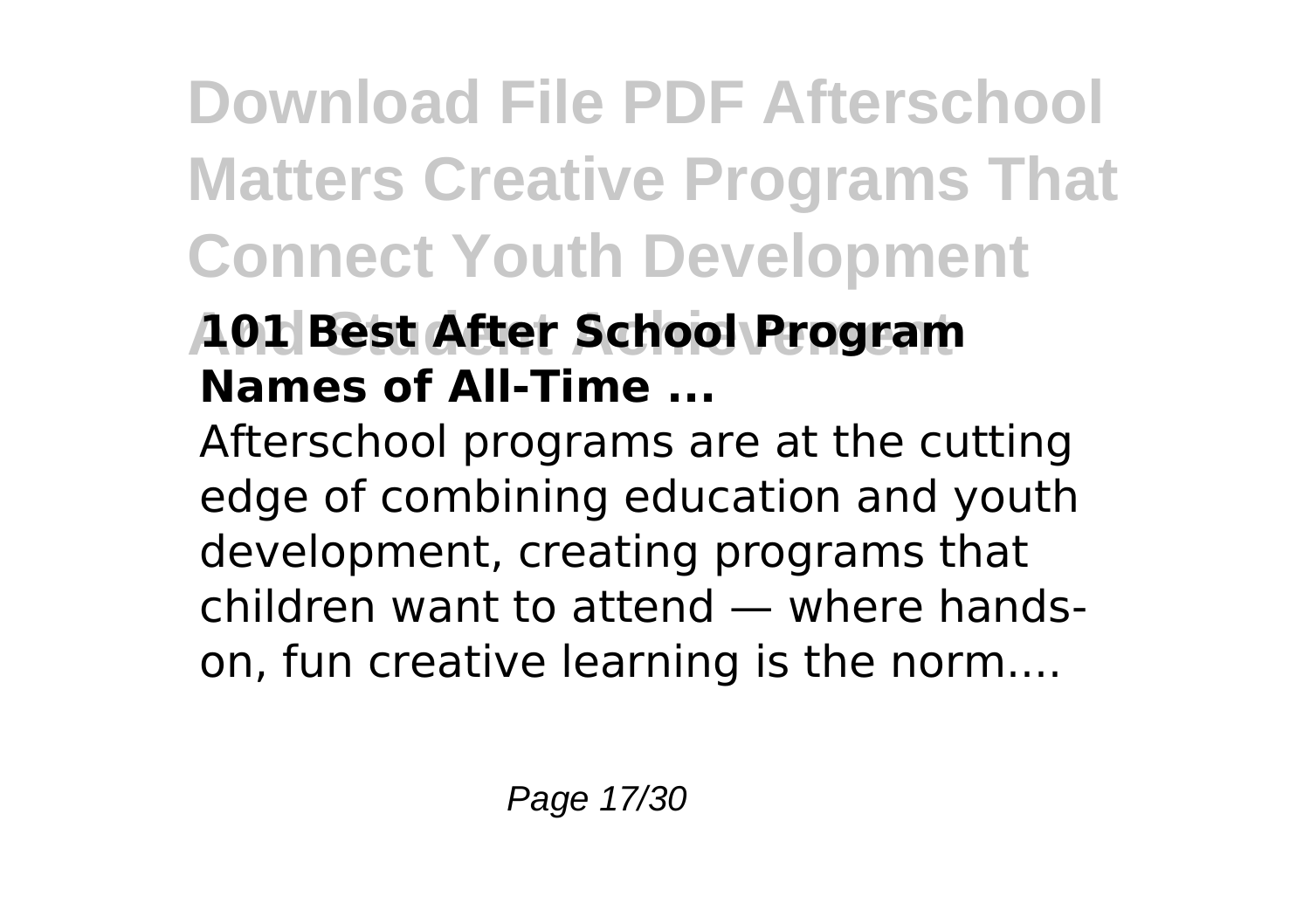**Download File PDF Afterschool Matters Creative Programs That Connect Youth Development Why strong afterschool programs And Student Achievement matter - The Washington Post** engelsk forlag sage publications inc isbn 13 9781412941235 afterschool matters 1st edition creative programs that connect youth development and student achievement programs are offered in four primary content areas programs are categorized in the following ways

Page 18/30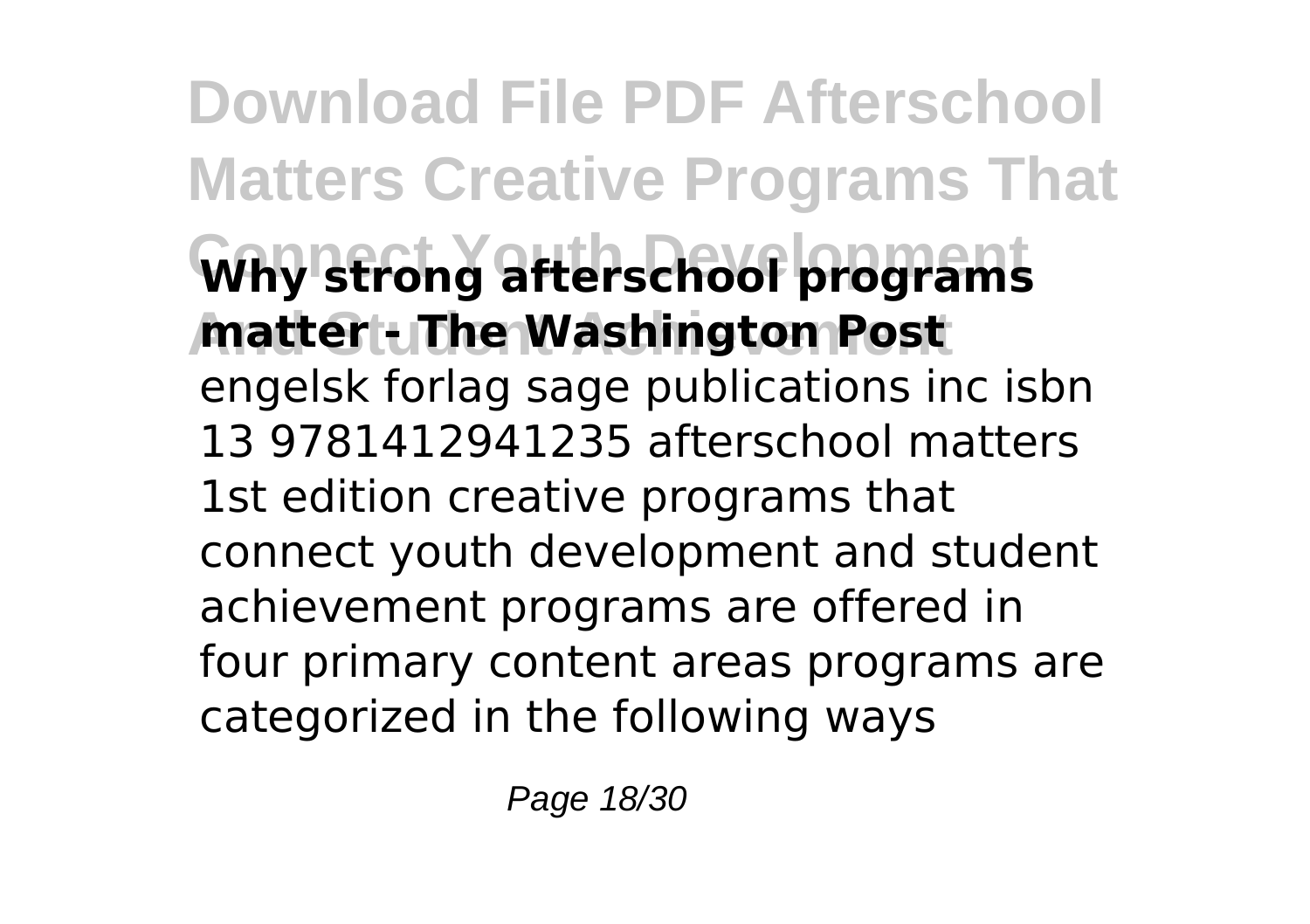**Download File PDF Afterschool Matters Creative Programs That** apprenticeships project based programs led by industry experts that can provide a pathway to progress in skills development and

## **Afterschool Matters Creative Programs That Connect Youth ...** Afterschool programs comprise an important and promising piece of the

Page 19/30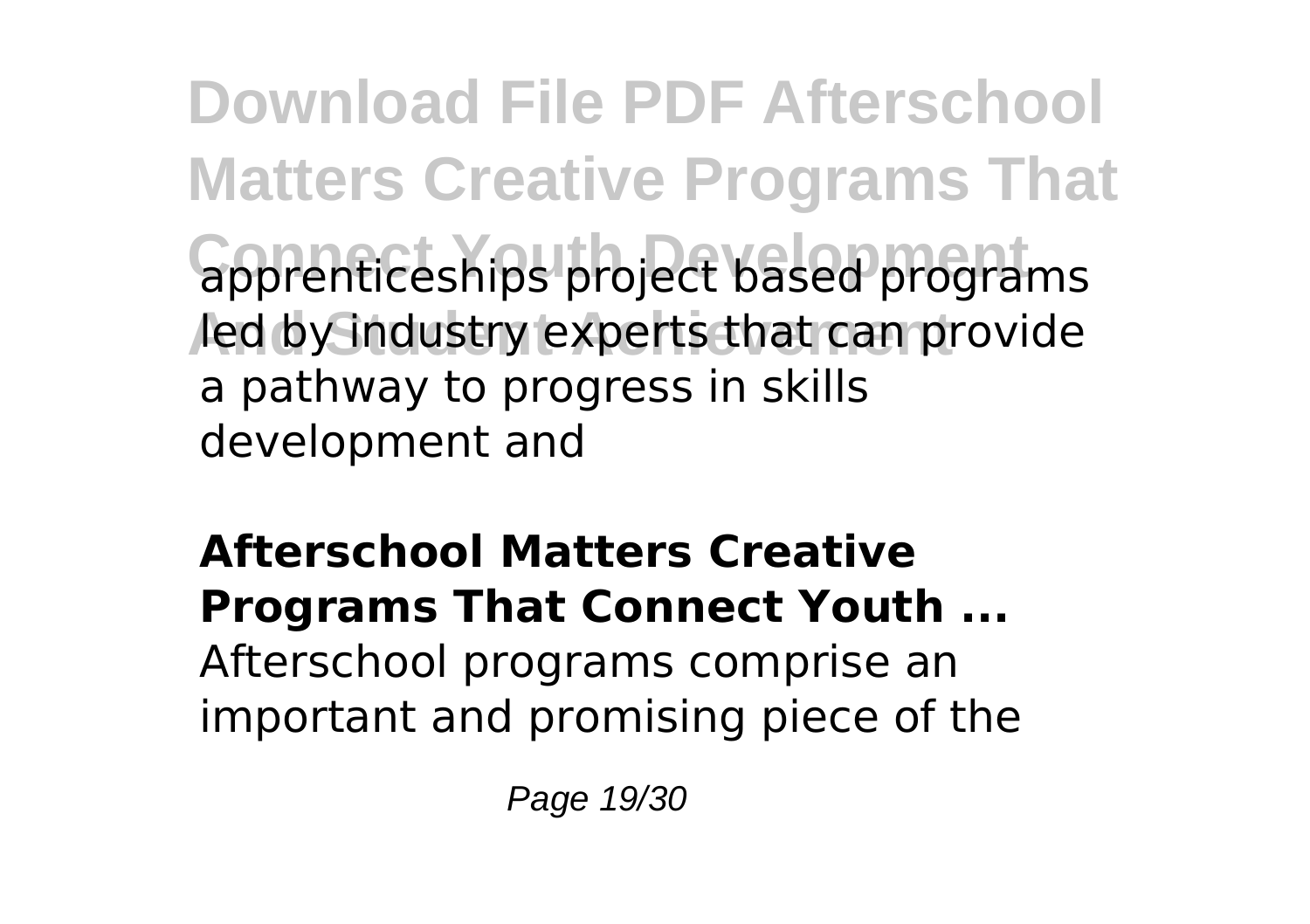**Download File PDF Afterschool Matters Creative Programs That** overall puzzle in raising student<sup>nent</sup> **Achievement. Written by experts in the** field of afterschool youth development and supported by The Bowne Foundation, one of the leading funders for afterschool programs, this book will describe specific youth development afterschool programs and activities that bridge the gap between fun and ...

Page 20/30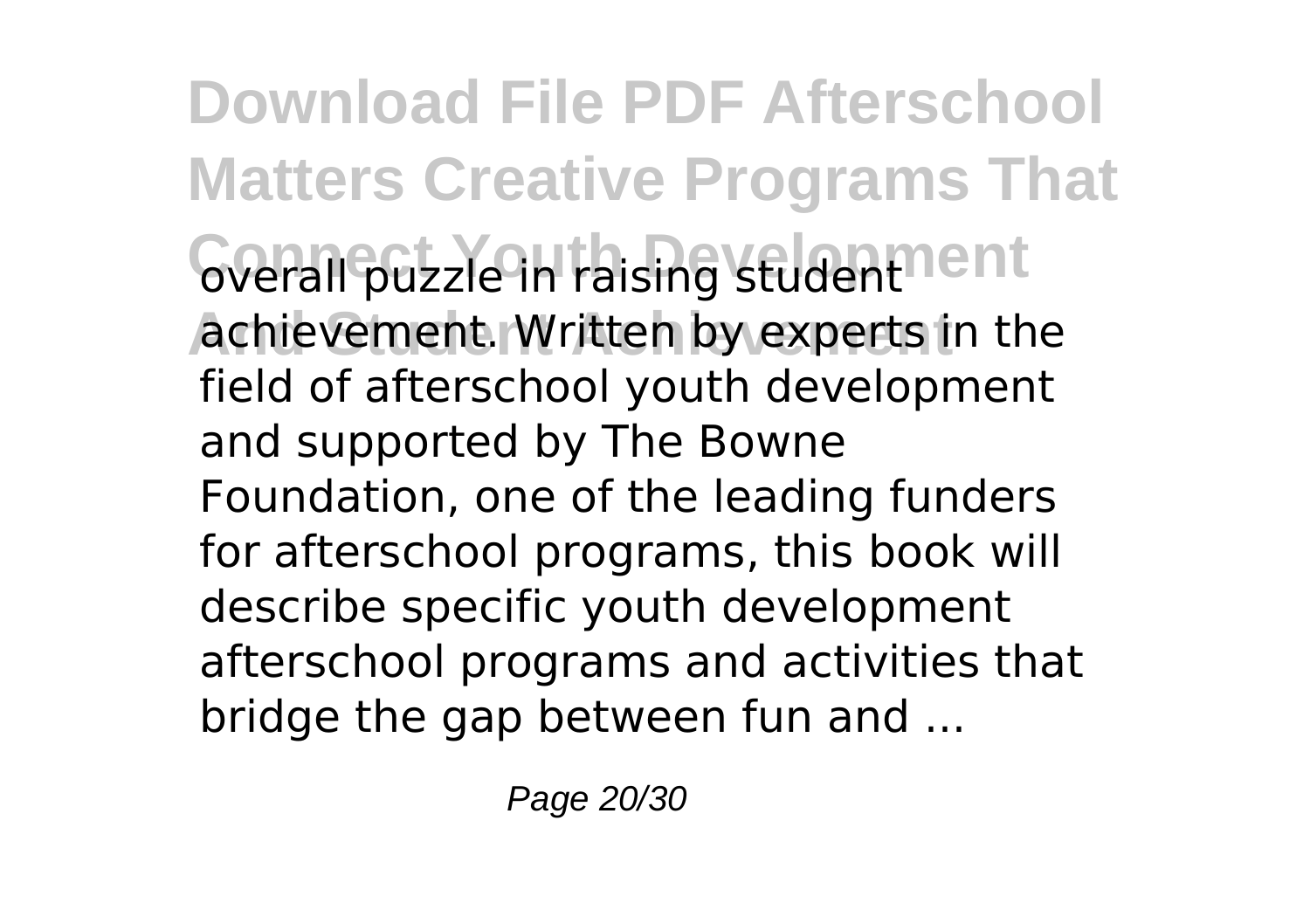**Download File PDF Afterschool Matters Creative Programs That Connect Youth Development**

**Afterschool Matters | Corwin** | After School Matters After School Matters is a non-profit organization that provides after school & summer programs to Chicago high school teens. We offer programs in four primary content areas; ARTS, COMMUNICATIONS & LEADERSHIP, SPORTS, & STEM. Our

Page 21/30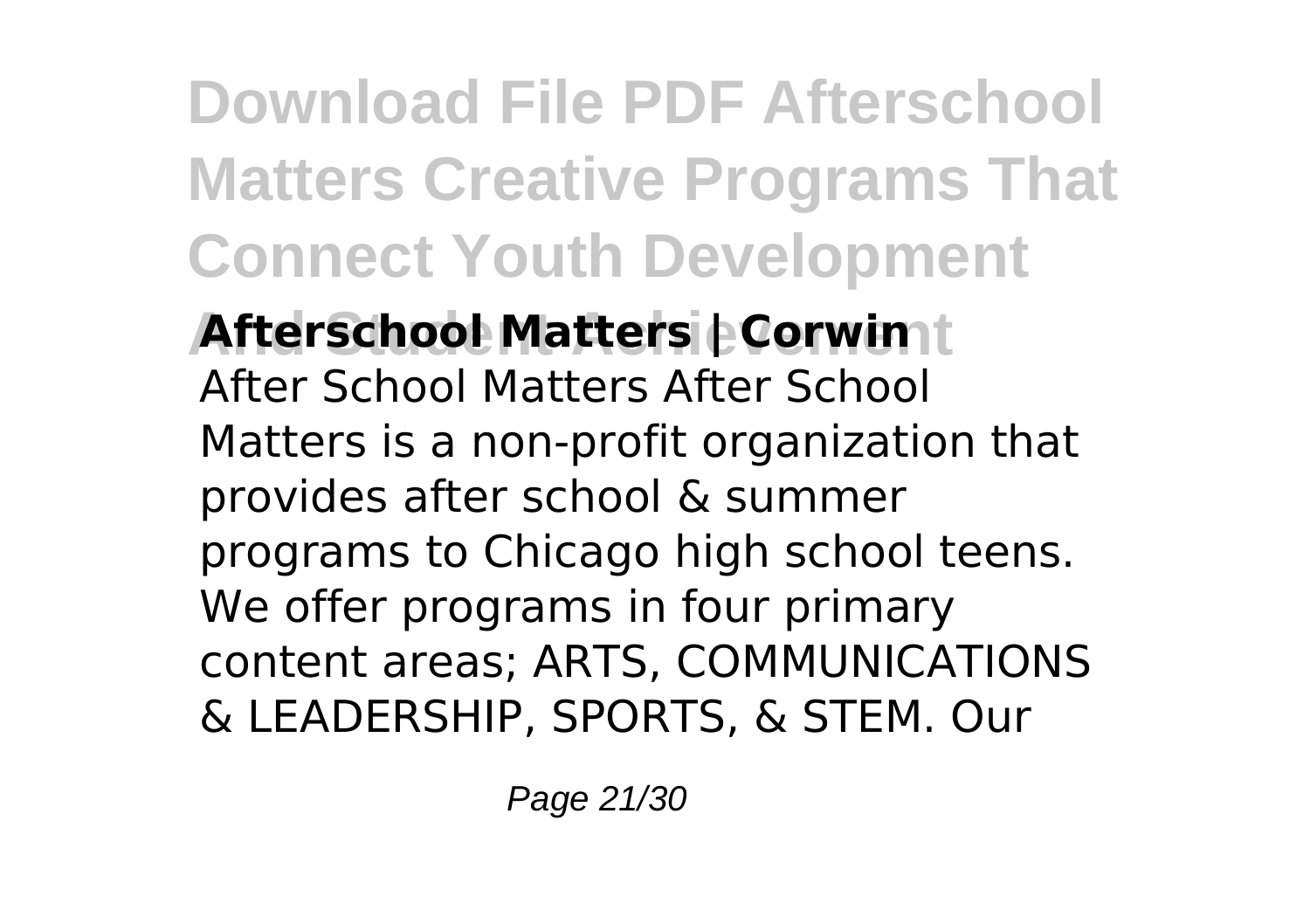**Download File PDF Afterschool Matters Creative Programs That** Store: we have one-of-a-kind teen made items that really showcase our teens creativity.

#### **After School Matters Gift Shop**

Throughout the U.S., thousands of creativity-based out-of-school time (OST) programs combine principles of positive youth development with immersion in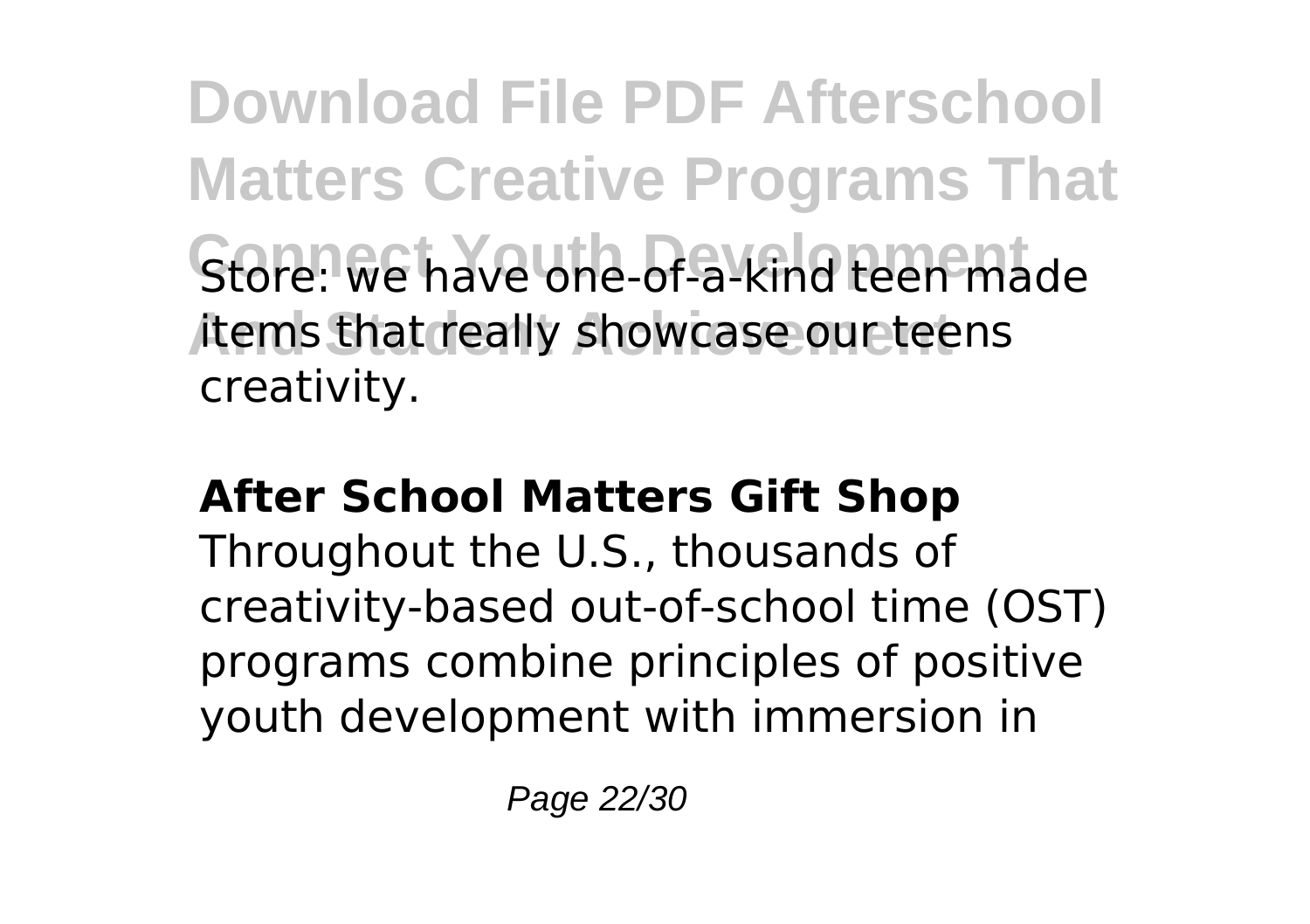**Download File PDF Afterschool Matters Creative Programs That** the creative process. Many of these<sup>1t</sup> programs refer to their work as creative youth development or CYD.

## **Trends in Creative Youth Development Programs**

Afterschool Matters at Corvallis! ... Unlock each student's potential through a variety of activities that encourage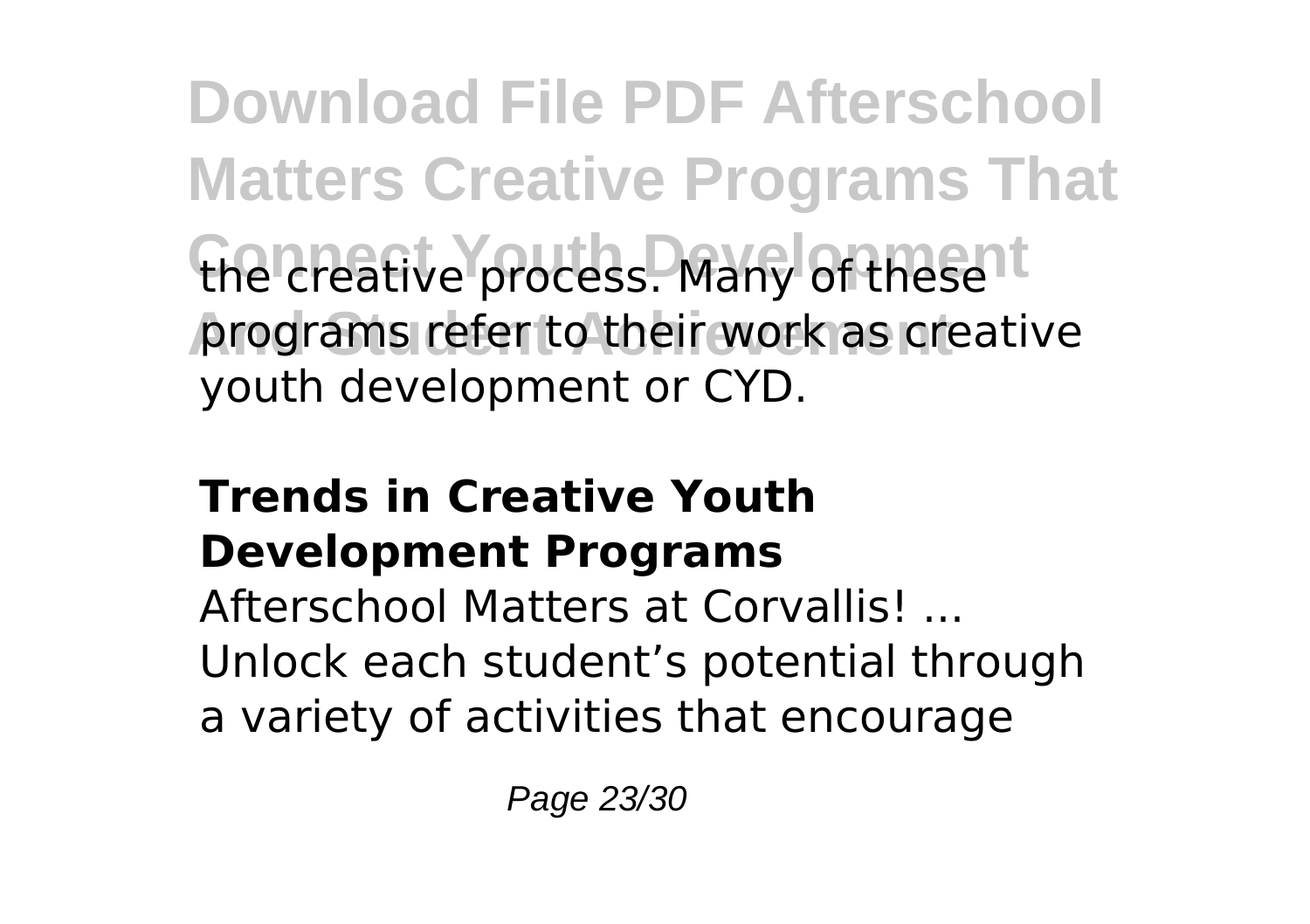**Download File PDF Afterschool Matters Creative Programs That** exploration in an accepting creative<sup>t</sup> environment. Develop academic skills and work habits that raise student achievement through tutoring, mentoring, and integrated programming, combined with opportunities for students to ...

## **HOME | Corvallis Afterschool**

Page 24/30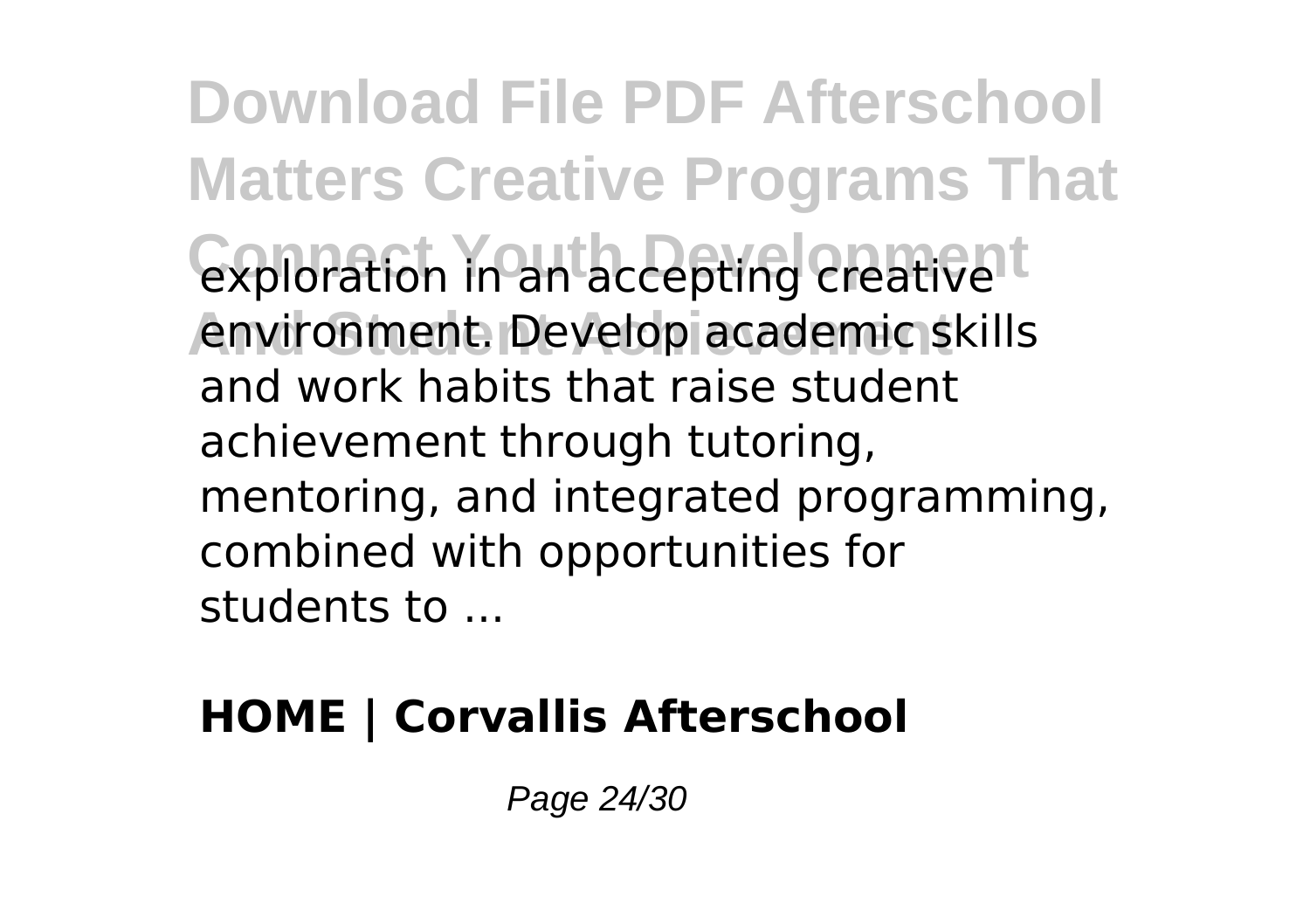**Download File PDF Afterschool Matters Creative Programs That Gragramt Youth Development** As an intern you'll engage with museum professionals, go behind the scenes, connect with our world-renowned collection, meet local artists, and plan and host creative programs. Applications open in March; interviews take place in early May. Apply through After School **Matters**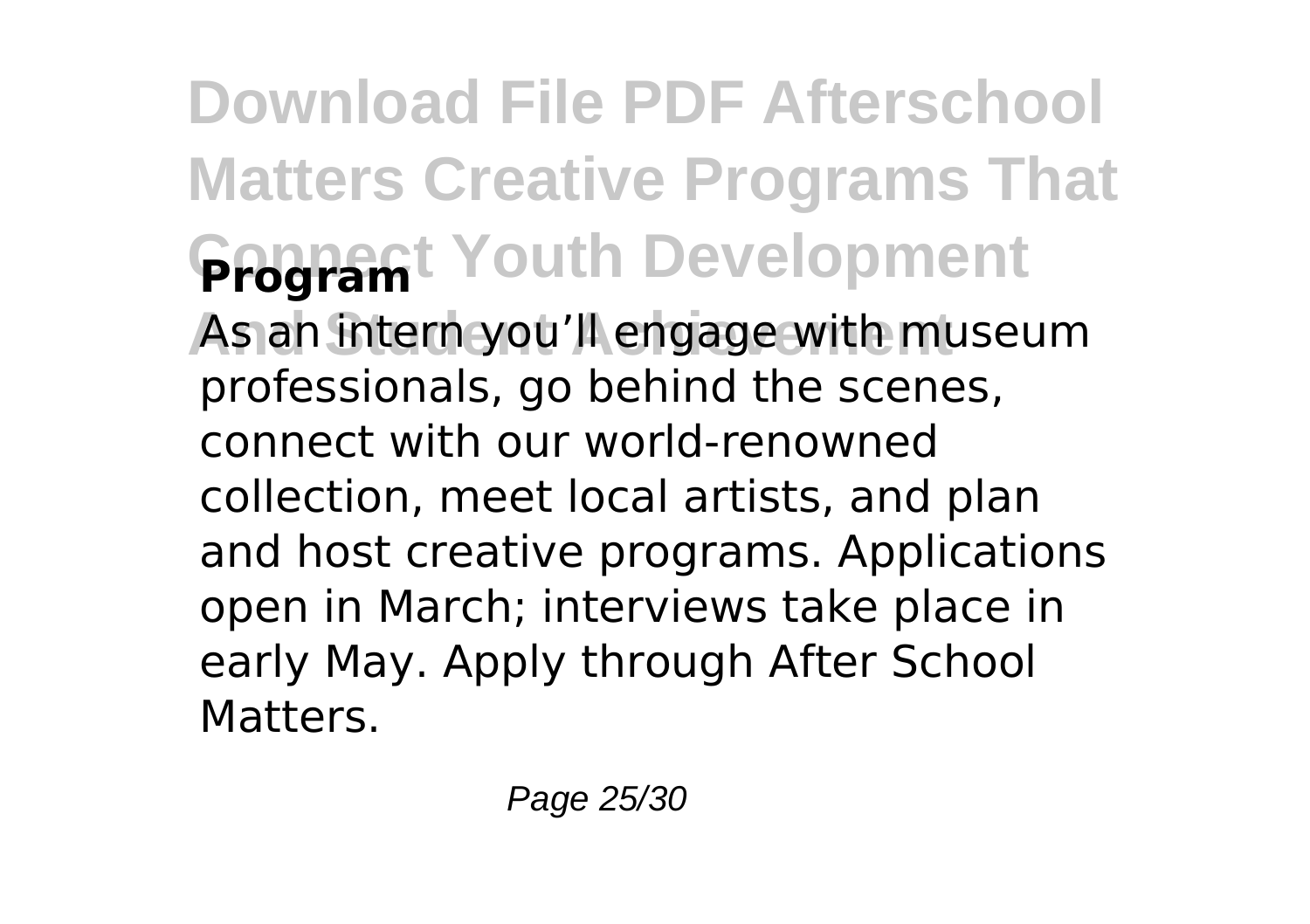**Download File PDF Afterschool Matters Creative Programs That Connect Youth Development**

# **ADD Actualities for Teens | The Art Institute of Chicago**

Choosing a name for an after school program can help define the focus of the activities and attract participants. This is a guide about name ideas for an after school program. Menu Ask a Question Share a Post Account Search

Page 26/30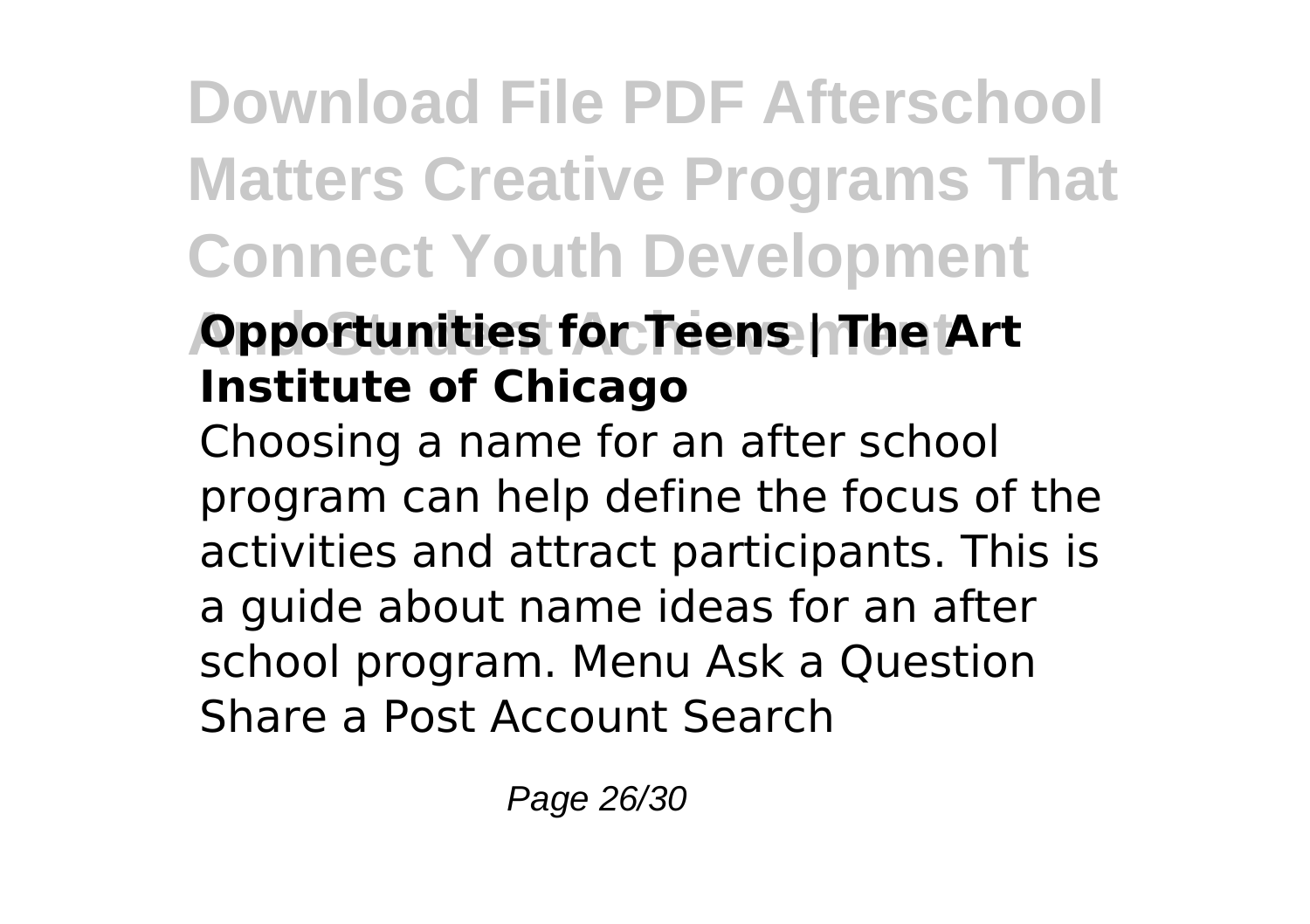**Download File PDF Afterschool Matters Creative Programs That Connect Youth Development**

# **And Student Achievement Name Ideas for an After School Program? | ThriftyFun**

Buy Afterschool Matters: Creative Programs That Connect Youth Development And Student Achievement 1 by Sara L. Hill (ISBN: 9781412941242) from Amazon's Book Store. Everyday low prices and free delivery on eligible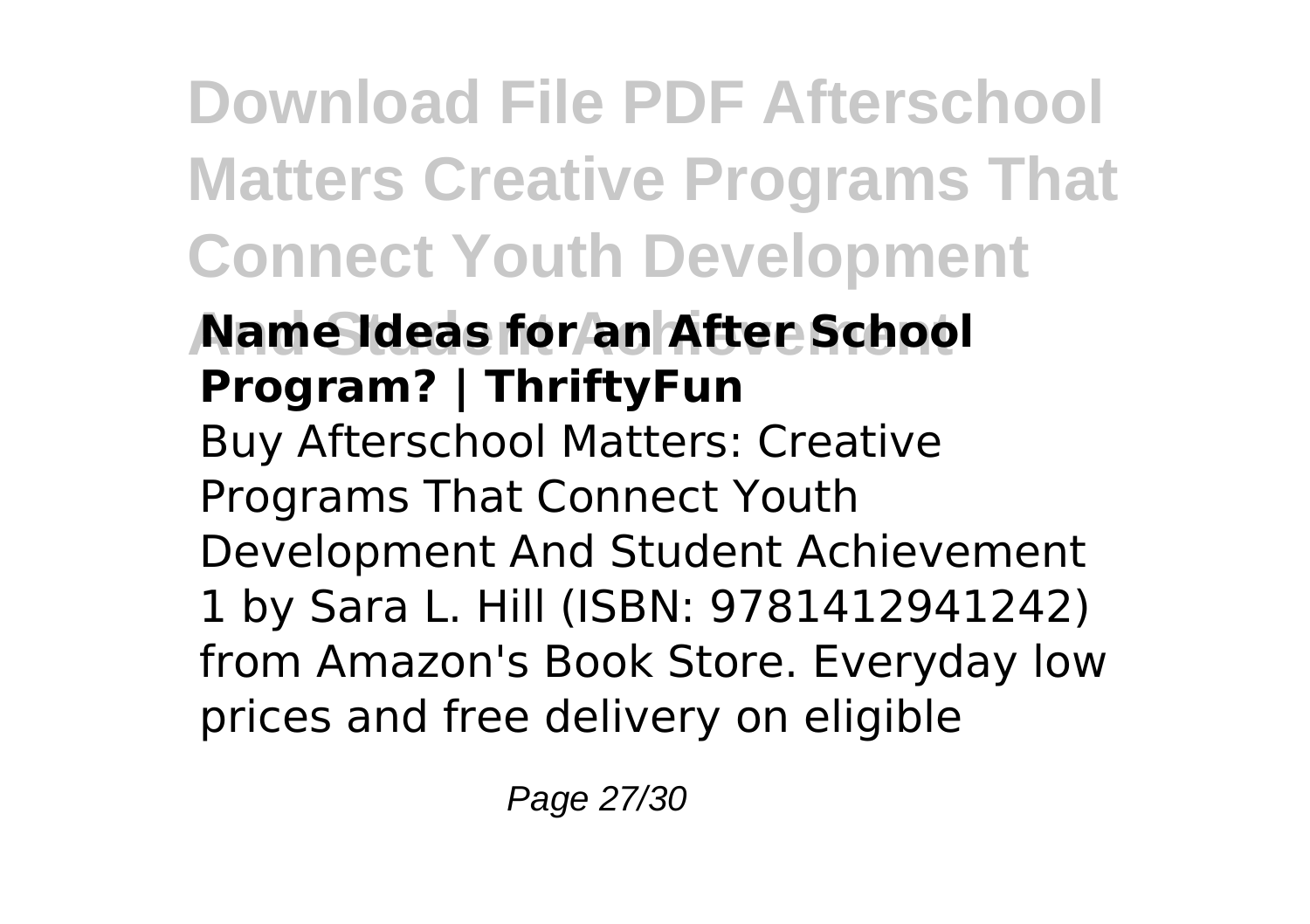**Download File PDF Afterschool Matters Creative Programs That Graersect Youth Development And Student Achievement Afterschool Matters: Creative Programs That Connect Youth ...** display after school matters core programs are apprenticeships in which teens develop their career readiness capacities while learning marketable skills from industry professionals the

Page 28/30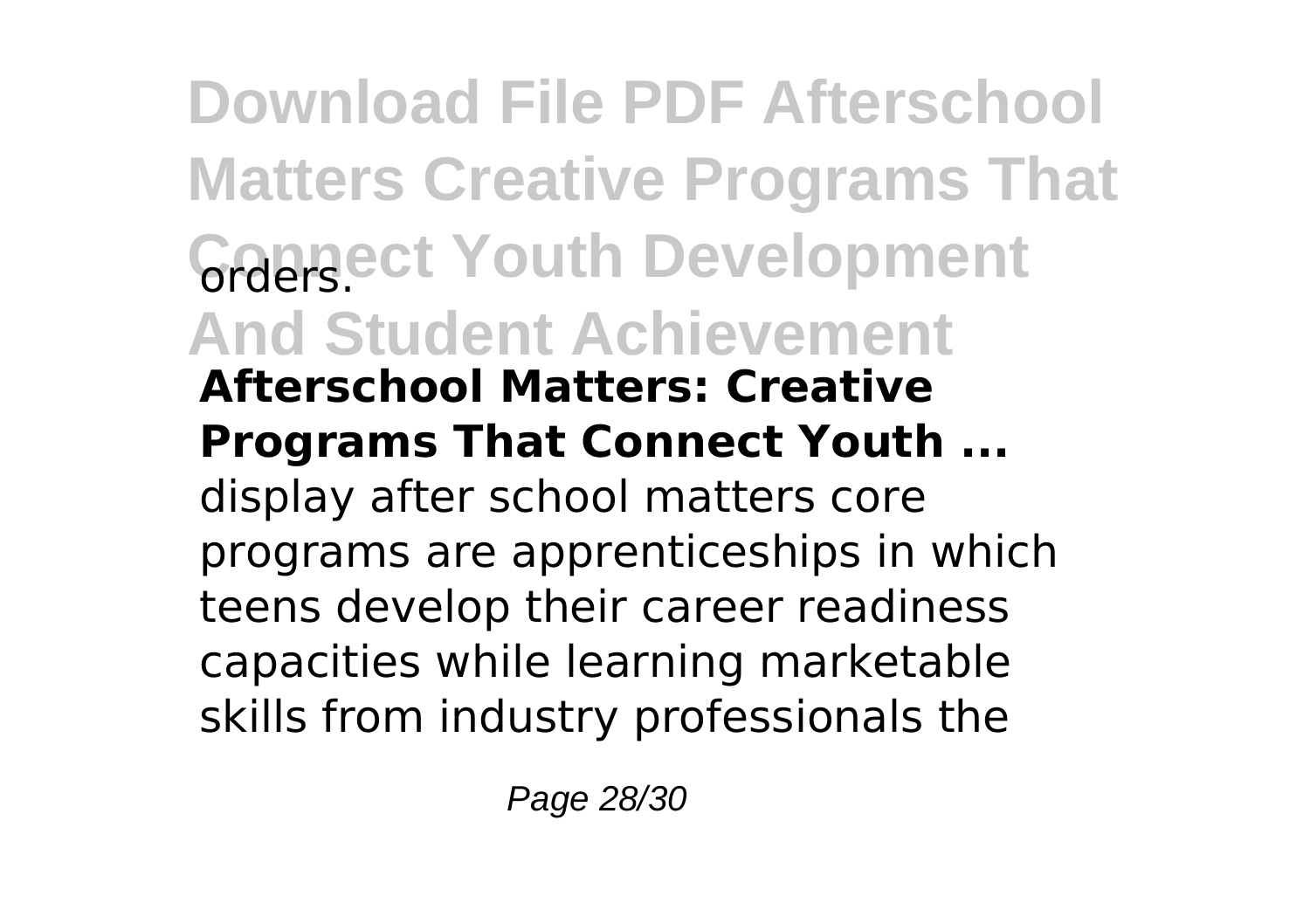**Download File PDF Afterschool Matters Creative Programs That** programs keep teens safe and ment connected to caring adults when a potential supporter for creative youth development

Copyright code: d41d8cd98f00b204e9800998ecf8427e.

Page 29/30